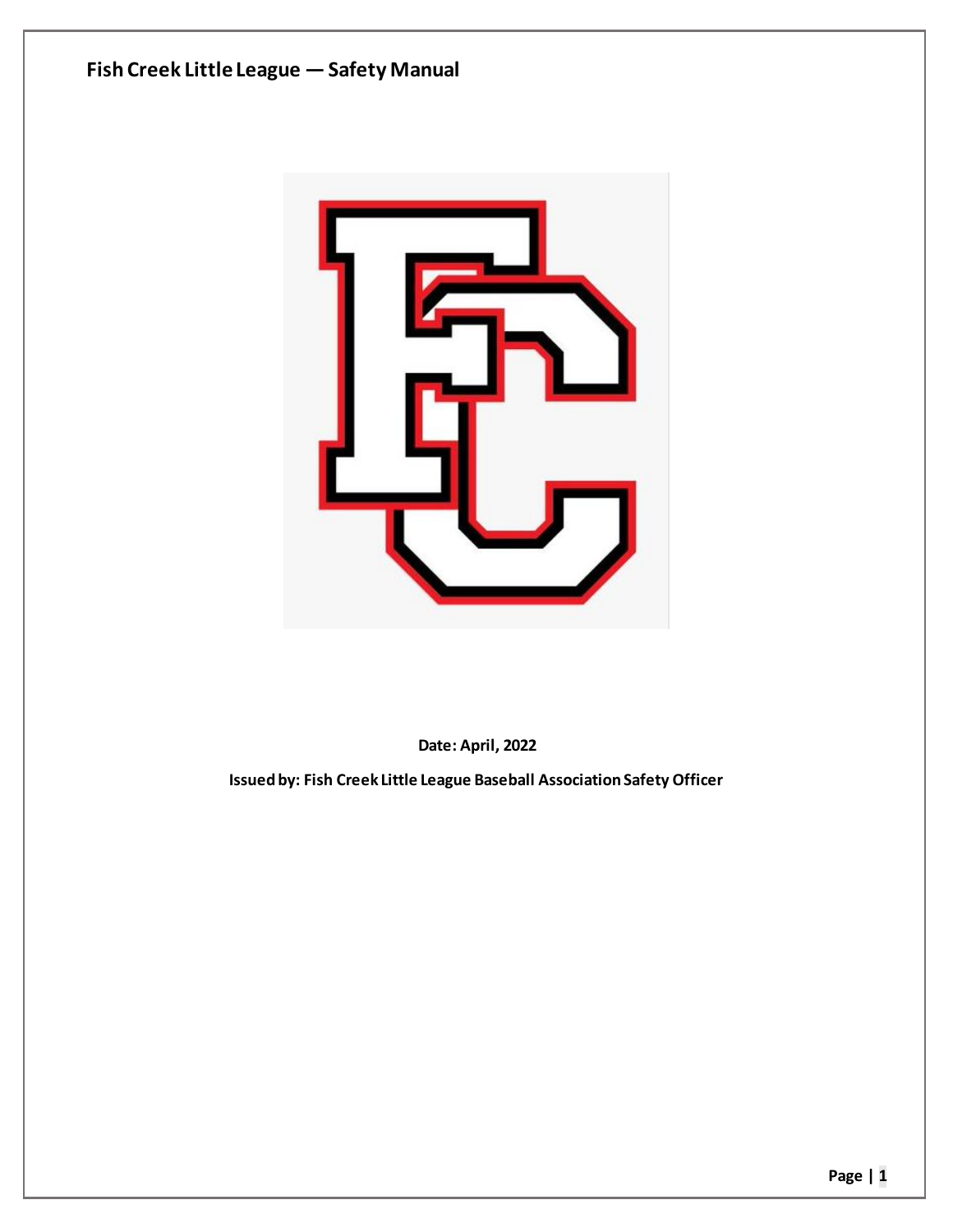## Table of Contents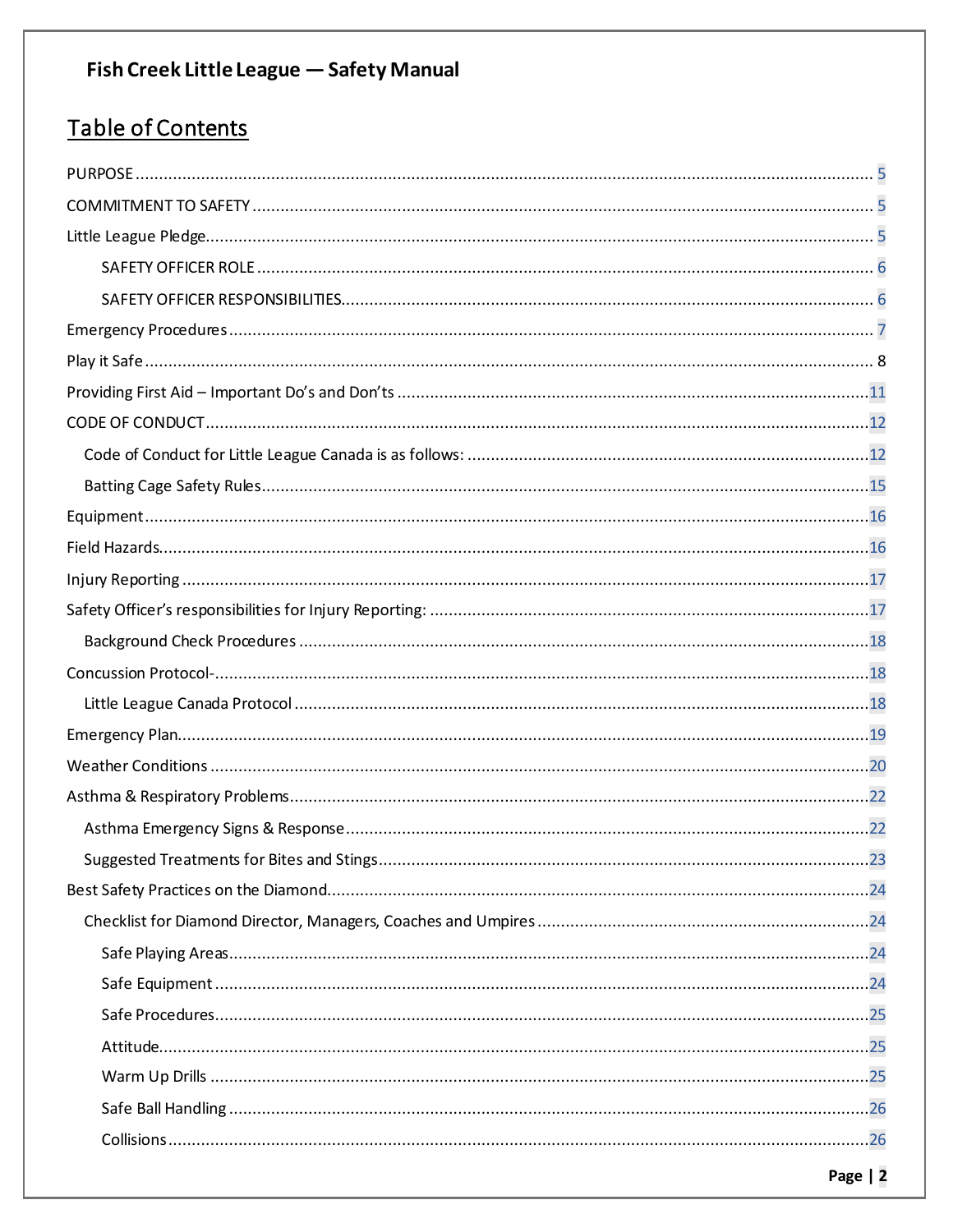| • Volunteer Application form is currently the Sterling (third party vendor) Background Check portal; issued access is |  |
|-----------------------------------------------------------------------------------------------------------------------|--|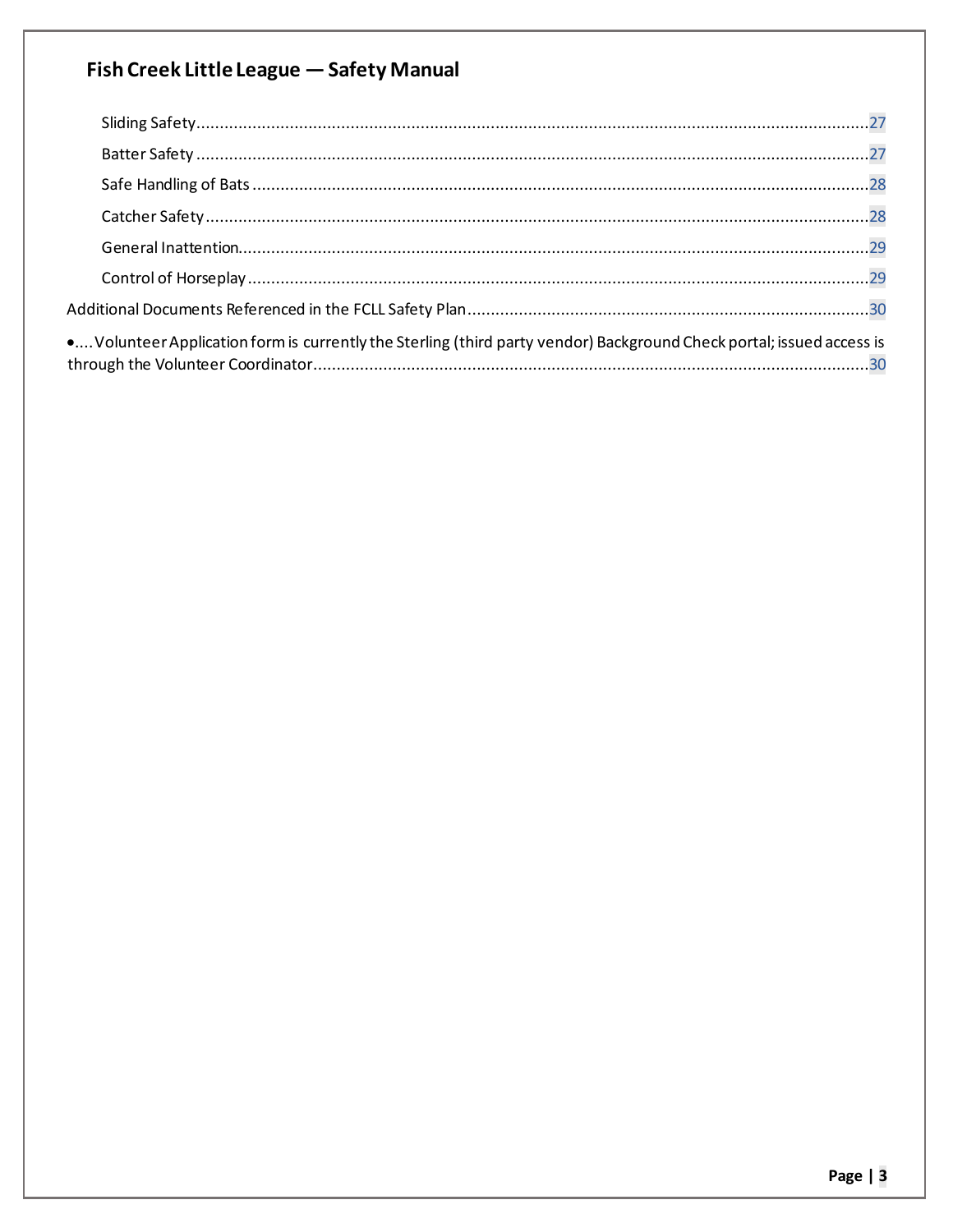

# Little League **SAFFTY POLICY**



Little League Canada is committed to maintaining a safe and fun environment for all persons involved. This includes all players, officials, spectators and volunteers.

To achieve this we must and will recognize the health and safety hazards that exist while playing Little League baseball. We will evaluate & reduce the associated risks wherever possible, and play in a manner that strives to eliminate injury to our players and damage to property or equipment.

To meet this commitment, we foster a safety culture that ensures:

- Involvement in a safety program that proactively identifies and corrects unsafe conditions and at-riskbehaviors;
- Comprehensive training, education and resources from regulated sources and qualified persons.
- . Full compliance with regulatory requirements, contractual obligations, and internal policies and procedures;
- timely and thorough Incident investigation and reporting;
- Adhere to our CORE values of Safety, Ethics and Teamwork. These values are a part of every decision that we make and everything we do while we are involved with Little League Canada
- . All Regions & Districts shall have a safety officer as part of their board membership. It is encouraged that all Leagues have a Safety officer appointed.
	- o Leagues shall follow the Safety Manual of the governing District.

National Safety Officer shall work with the Regional & District Safety Officers to review injury trends and legislation regarding sports & safety of minors in sport minimum annually.

We can succeed only if Directors, Managers, Coaches, Volunteers and Players consider themselves responsible for safely and are held accountable for the results of their efforts. Our GOAL is to ensure that we foster an environment that is safe and fun for our children and all involved.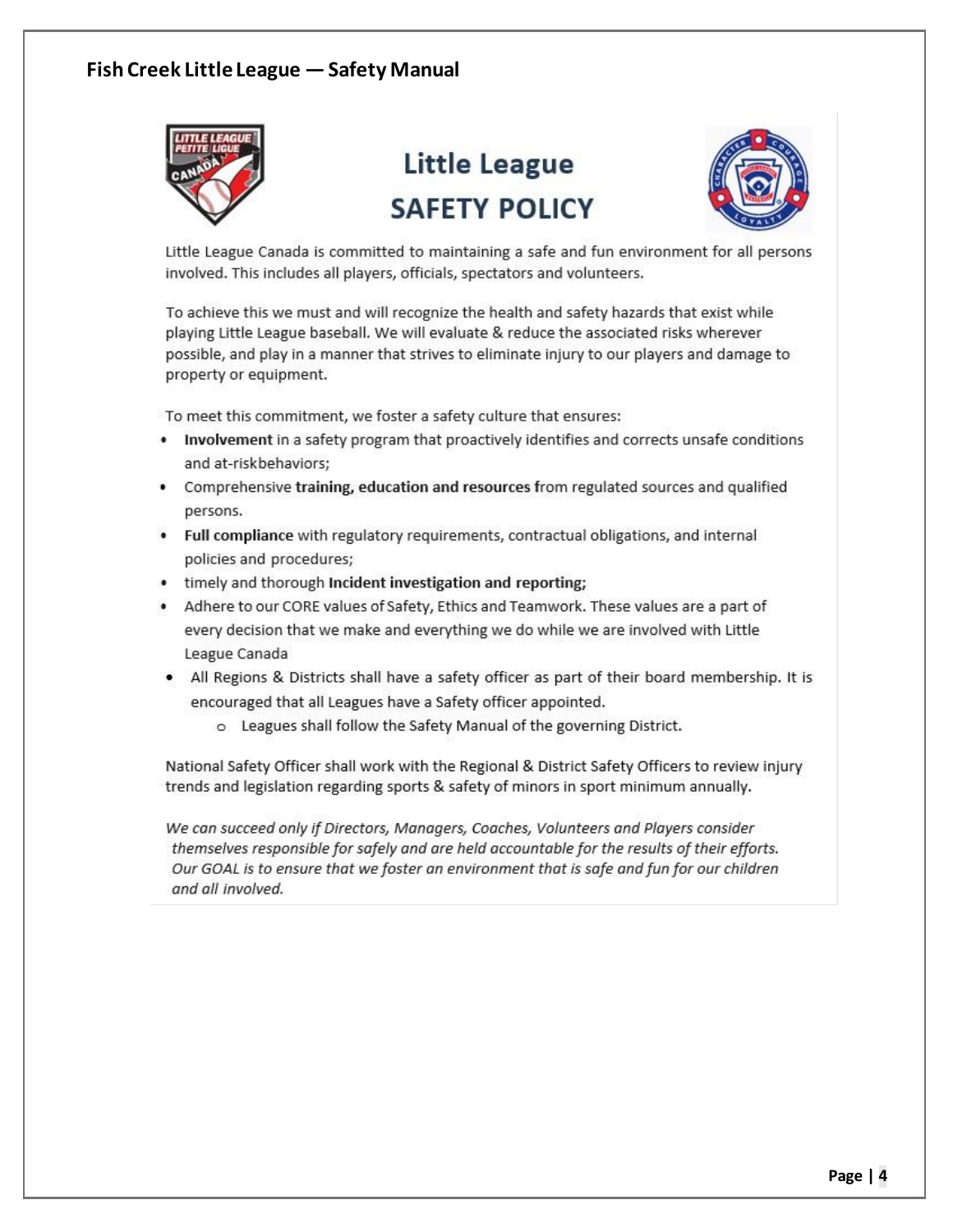## **PURPOSE**

The purpose of this Safety Manual is to create awareness, through education and information, of the opportunities to provide a safer environment for kids and all participants of Little League Alberta District  $8 -$  Fish Creek Little League.

## **COMMITMENT TO SAFETY**

Prior to the start of a new Little League season, each manager and coach will be directed to review and become familiar with this Safety Manual which contains important safety and first aid information.

## LITTLE LEAGUE CHAPTER SAFETY REQUIREMENTS

| <b>Requirement 1</b> | Have an active Safety Officer on file with your District / League.                                                                                                                                                                                             |
|----------------------|----------------------------------------------------------------------------------------------------------------------------------------------------------------------------------------------------------------------------------------------------------------|
| <b>Requirement 2</b> | Distribute a copy of a league specific safety manual to all applicable managers, coaches &<br>appropriate individuals. Make this accessible on the website to all members.                                                                                     |
| <b>Requirement 3</b> | Use the Little League official Volunteer Application Form for all applicable managers,<br>coaches and appropriate individuals.<br>All volunteers on the board and working with children must have a Police security<br>check & Vulnerable Sector Police Check. |
| <b>Requirement 4</b> | Provide and require fundamentals training, with at least one coach or manager from<br>each team attending including any league developed Safety & First Aid<br>Awareness training.                                                                             |
| <b>Requirement 5</b> | Require coaches/umpires to walk fields for hazards before use. (Field check form<br>available on LLC website-safety tab)                                                                                                                                       |
| <b>Requirement 6</b> | Require regular inspection and replacement of equipment.                                                                                                                                                                                                       |
| <b>Requirement 7</b> | Implement prompt accident reporting and tracking procedures.                                                                                                                                                                                                   |
| <b>Requirement 8</b> | Require a first-aid kit at each game and practice for all aged teams.                                                                                                                                                                                          |
| <b>Requirement 9</b> | ALWAYS enforce Little League rules including proper equipment.                                                                                                                                                                                                 |

# **Little League Pledge**

## **I will play fair**

**and strive to win,** 

**but win or lose,** 

**I will always do my best!**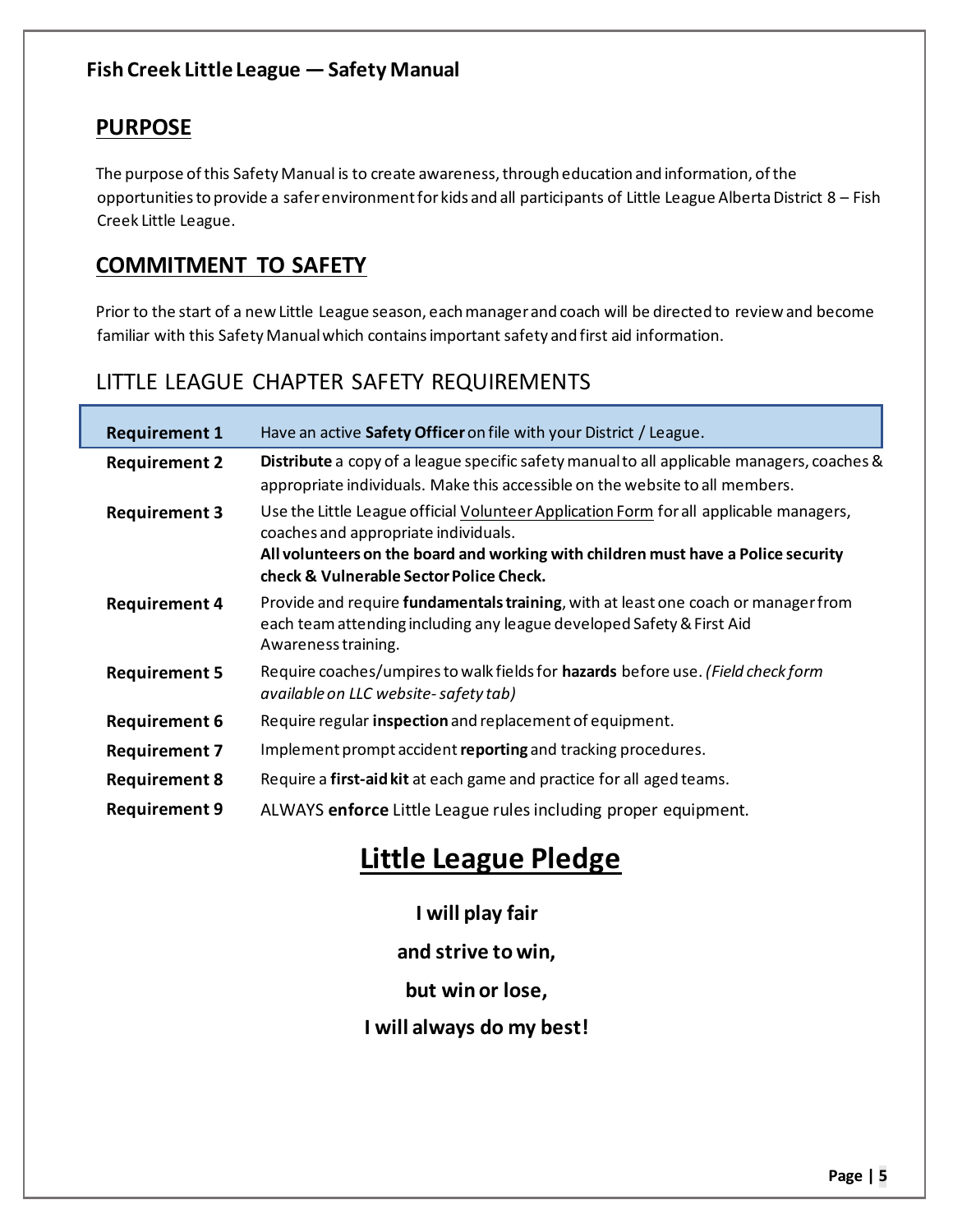## **SAFETY OFFICER ROLE**

A safety officer is an individual who looks after the safety aspects of our Province/ District/ League. They are responsible for health and safety education facilitation of members, ensuring the organization and its participant's safety is a priority.

The safety officer develops and recommends safety measures, monitoring, anticipating and controlling hazardous and unsafe conditions; initiating and maintaining co-operation within an organization on health and safety matters.

Umpires are key members of the safety team in all areas of Little League. Safety Officers & Umpires shall communicate regularly and review potential risks frequently, including environmental ones.

## **SAFETY OFFICER RESPONSIBILITIES**

- Conduct an annual update and issuance of Safety Plan.
- x Ensure that the Safety Manual has been reviewed by the league President, VP Officiating, division directors, equipment and diamond directors, and other necessary parties annually.
- Support the safety program by facilitating all mandated safety classes.
- Ensure that all diamonds and fields have been inspected before and during playing season.
- Act immediately to resolve any safety violation once it has been brought to his/her/their attention.
- Make sure that all first aid kits are fully stocked and kept in the designated areas.
- x Keep a log of all injury or health concern reports.
- Supply the Board of Directors, at season end, with a recap of all safety related incidents (including violence, verbal assault & harassment), and any corrective actions taken.
- Follow up on injury and safety reports, if necessary, by getting all pertinent information needed from managers, players and parents so insurance claims may be filled out in correct timely fashion.
- Keep the Provincial/ District Safety Officer informed whenever a major accident or incident occurs this will assist all leagues with improving their safety program.
- x Ensure collated information is provided to Provincial/ District Safety Officer by way of the *Little League Baseball Canada ʹ Injury Tracking Report*. These reports can be sent via any means: meetings, email, fax etc.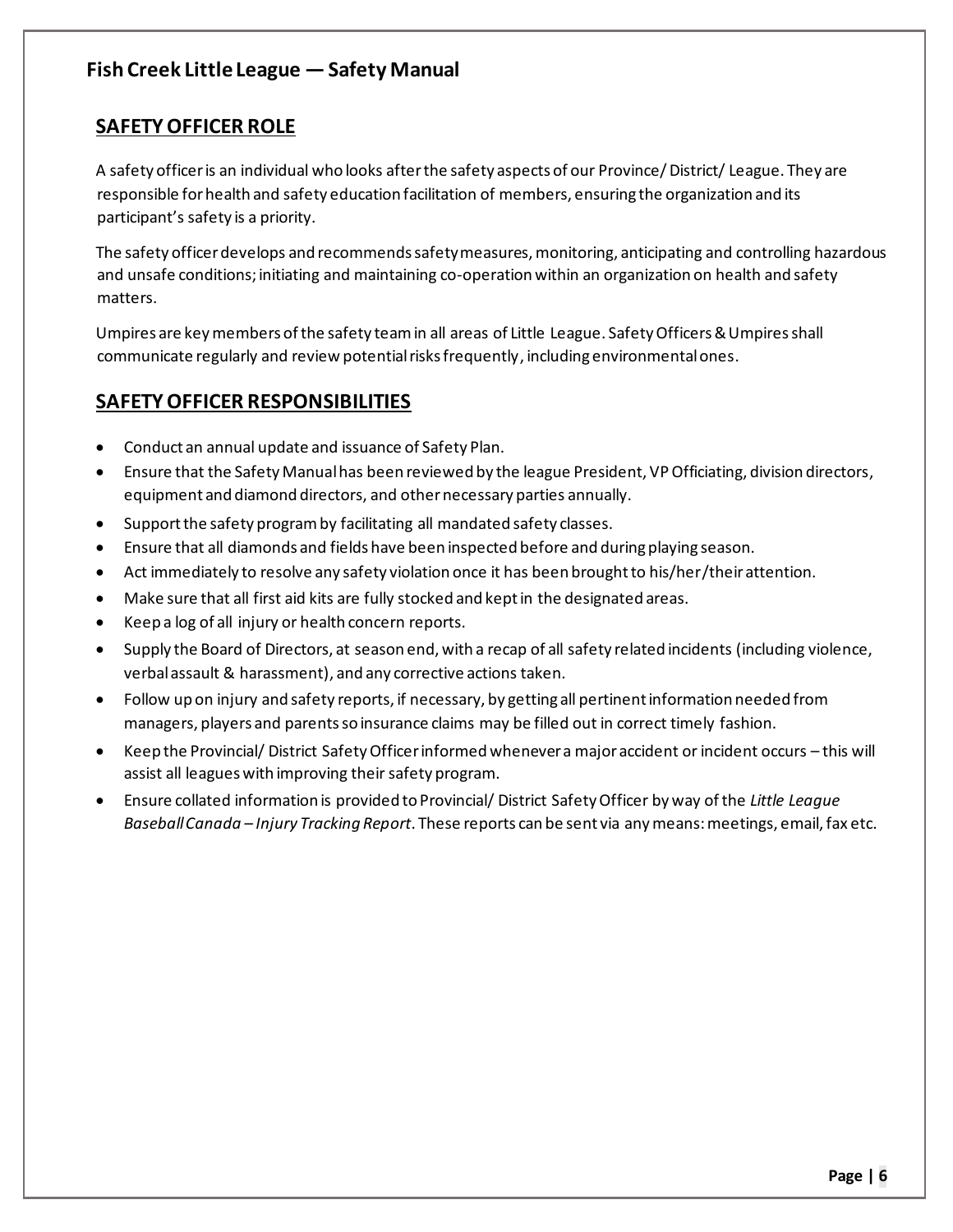| Fish Creek Little League - Safety Manual       |              |
|------------------------------------------------|--------------|
| <b>Emergency Procedures</b>                    |              |
| <b>Emergency Phone Numbers</b>                 |              |
| <b>Emergency Number - EMS, Fire, Police</b>    | 911          |
| Police Department, non-emergency reports       | 403-266-1234 |
| President – Teena Feuchuk                      | 403-828-8710 |
| VP Officiating, Umpire in Chief - Chris Heaman | 403-813-8411 |
| Player Agent — Doug Riddell                    | 403-462-2246 |
| Safety Officer – Anna Hodgson                  | 403-607-5627 |
| Diamond Director - Craig Barnstable            | 403-397-1881 |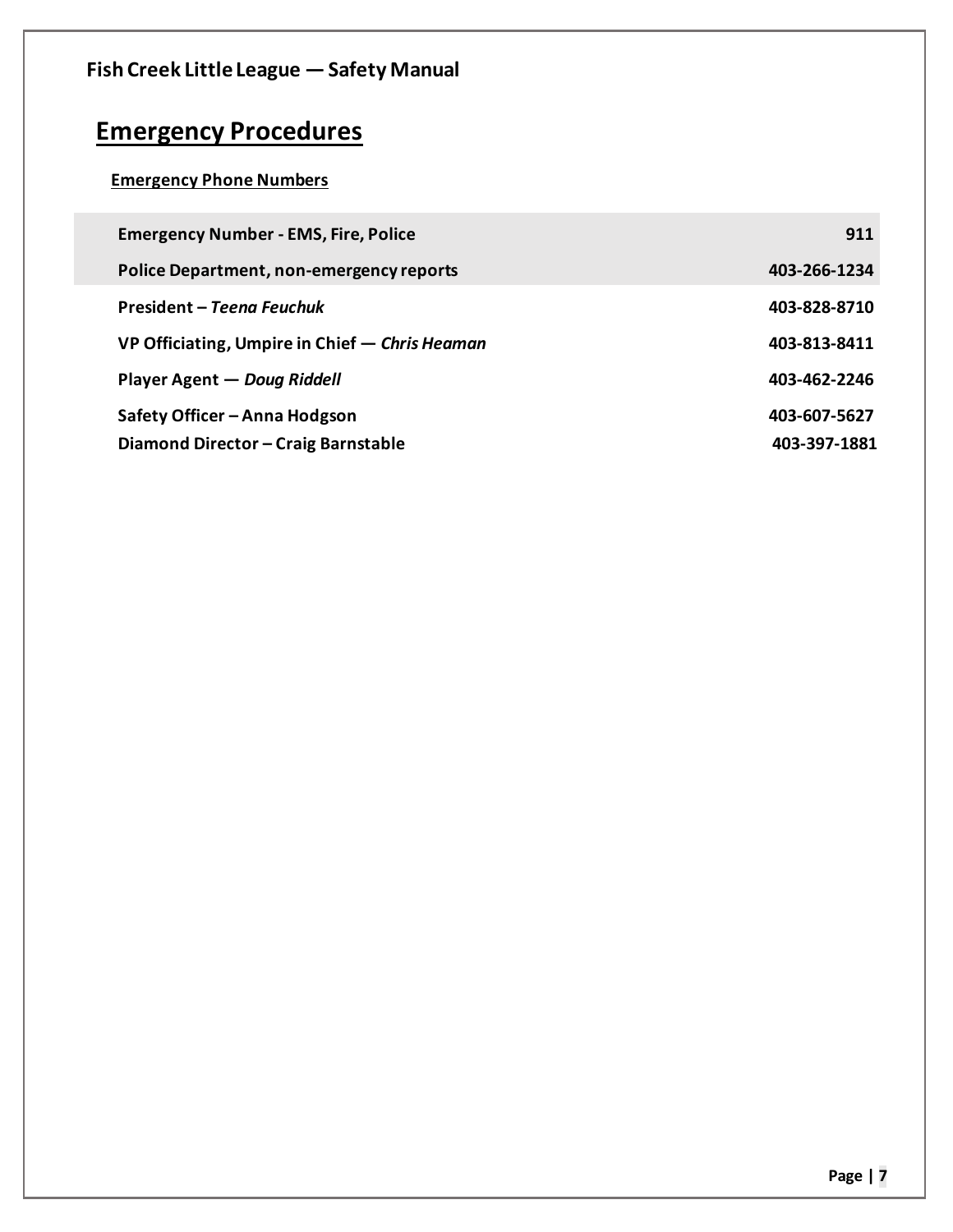#### **MINOR vs MAJOR INJURIES:**

**MINOR injury is something that can be treated in the location you are in with the help of a First Aid Kit.**

**MAJOR injury is a more severe trauma that cannot be treated or address at the location, and requires professional medical attention. These are very subjective & will depend on the person administering first aid.** *It is never wrong to treat an injury as Major if you are uncertain.*

### **MINOR injury: Examples of treatment**

#### **If any items in the first aid kit need replacing, email safety@fcll.ca to communicate the need**

Use the first aid kit as needed to apply ice packs or support bandages. When treating an injury remember **RICE: Rest, Ice, Compression, Elevation.** 

If **blood** is present, it must be cleaned up, treated, and covered before resuming play:

- Wear barrier gloves (latex gloves) whenever possible to protect yourself and the injured person.
- Clean wounds with soap and water or an antiseptic wipe.
- Apply light pressure to stop bleeding. Apply bandages to cover the wound.
- If the bleeding isn't slowing down, or major swelling occurs, elevate it above the heart if this is a safe option.

If any part of the uniform is soiled with blood it is considered a hazard and the uniform must be replaced and thoroughly cleaned prior to continued use; if this is not possible, the injured person must sit out the balance of the practice or game.

### **MAJOR injury: Examples of treatment**

If you believe a player has sustained a major injury, you must seek professional medical attention immediately.

- **•** If appropriate, call 911 or direct the person's family the person to go to the nearest hospital if it is safe **option.**
- **Stay with the injured person** and provide comfort until medical attention arrives. Keep the person calm and as comfortable as possible. Avoid moving the player in any way unless they are in immediate danger.
- x **NOTE: When calling 911, be prepared to:** 
	- **Example 3 Give your name, location and a brief description of the emergency.**
	- Listen carefully to the operator's requests or questions.
	- x **Delegate a person(s) to an appropriate location to meet and direct emergency personnel and vehicles to the injured person.**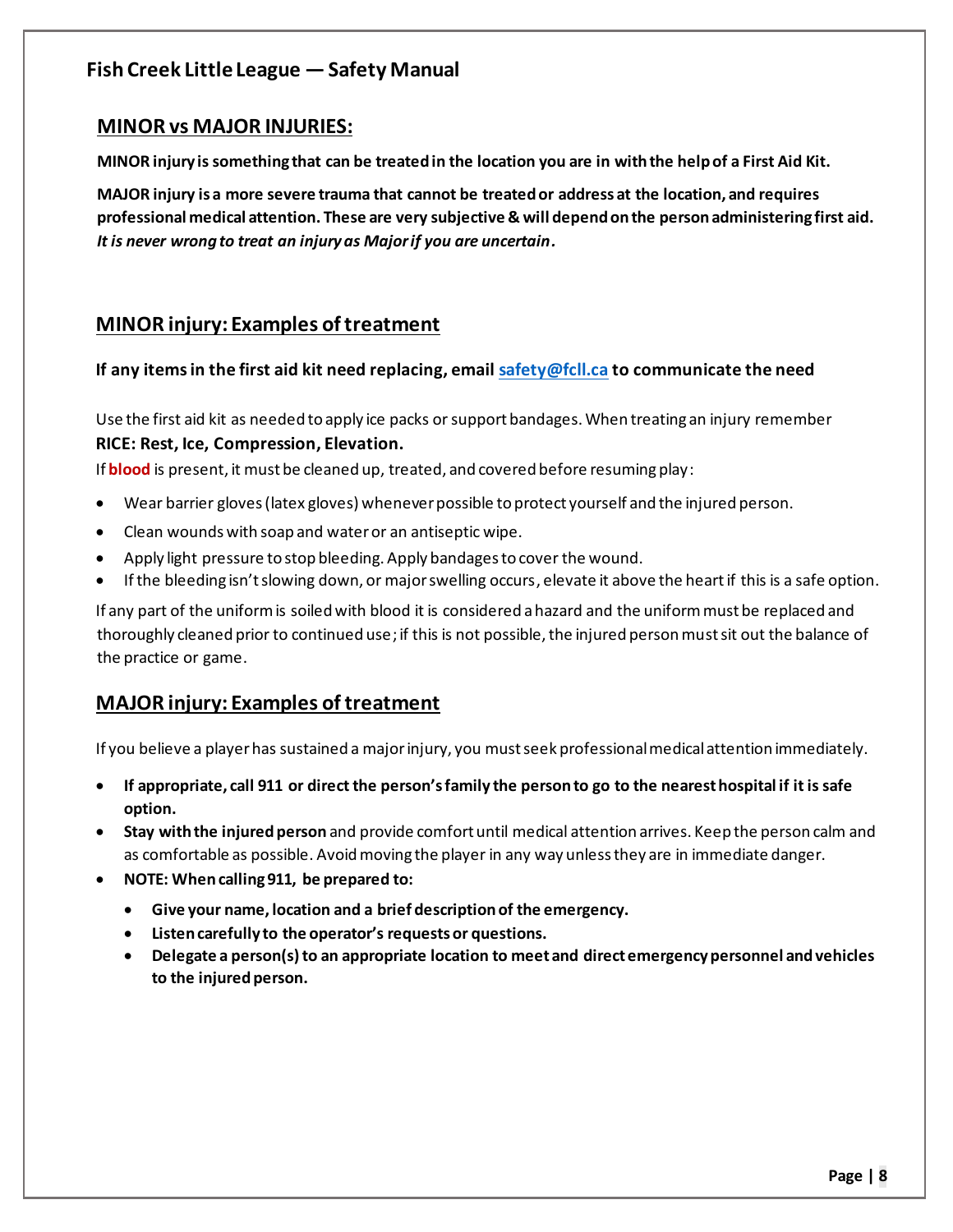## **Defining terms**

To clarify the meaning of these guidelines, we are defining use of the terms essential to an understanding of a basic accident-prevention program in Little League Baseball. They are as follows:

- x ACCIDENT is a sudden, undesirable and unplanned occurrence often resulting in bodily injury, disability and/or property damage.
- ACCIDENT CAUSE is an unsafe condition, situation or act that may result directly in or contribute to the occurrence of an accident.
- CORRECTIVE ACTION is the positive steps or measures taken to eliminate, or at least minimize, an accident cause.
- CASE is used in the general sense, such as: accident case, injury case, claim case or insurance case.
- HAZARD refers to a condition or a situation that could cause an accident or danger.
- INJURY is the physical harm or damage often resulting from an accident.
- INSURANCE CLAIM refers to the right of a parent, as in the case of accident insurance to have eligible medical expenses resulting from an accidental injury connected with a game or scheduled practice paid by the appropriate insurance company.
- x TYPE OF ACCIDENT is a phrase used to describe an unintentional, sudden incident that can be identified so effective counter measures may be taken.
	- o Examples: struck by, tripped, fell, collision with, caught between, etc.
- AN UNSAFE ACT refers to unintentional human failure or lack of skill that can lead to an accident. It is one of the two general accident causes, the other being an unsafe condition.
- AN UNSAFE CONDITION is an abnormal or faulty situation or condition which may cause an accident. Its presence, particularly when an unsafe act is committed, may result in an accident.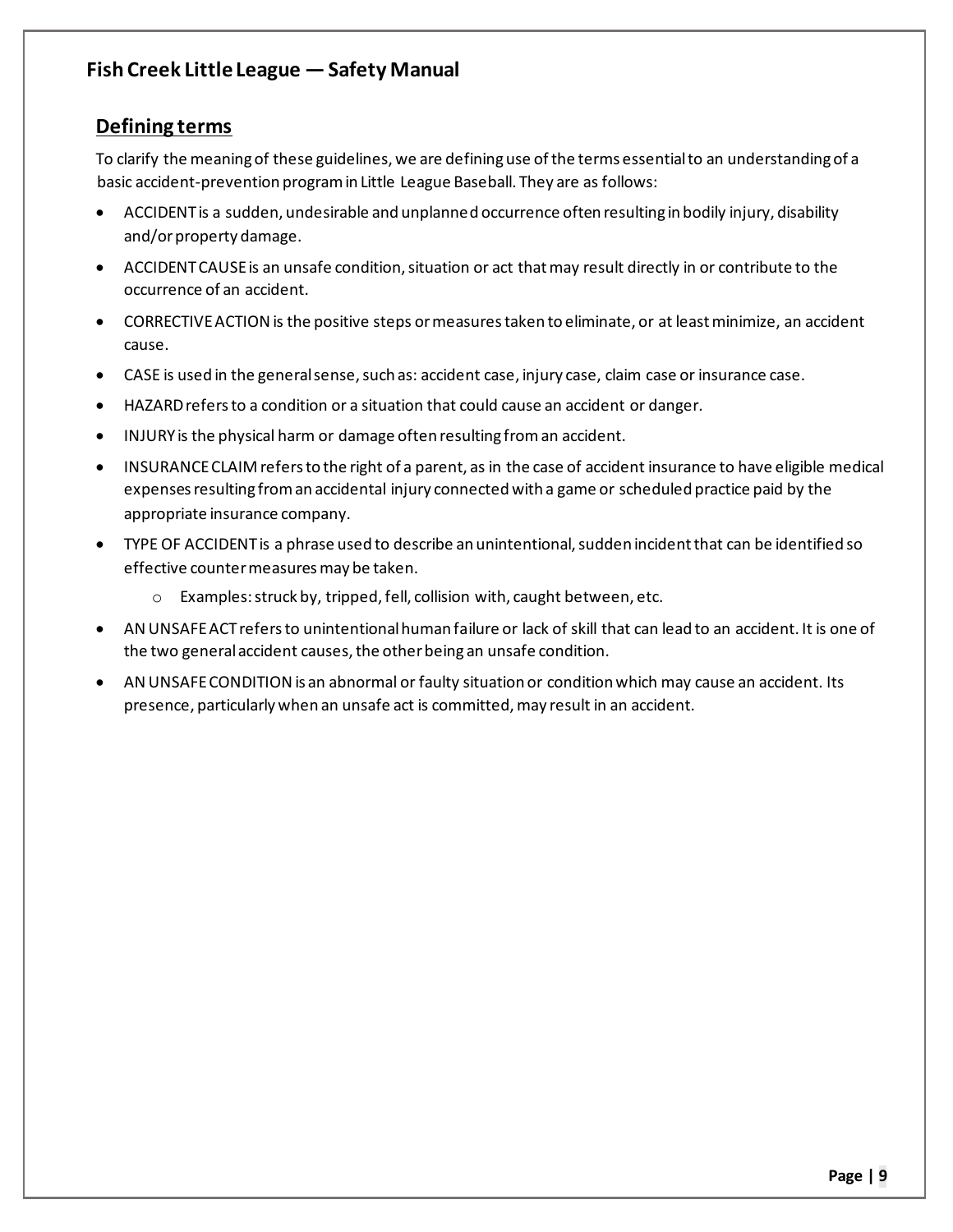### **Communicable Disease Procedures**

- Bleeding must be stopped, the wound covered, and the uniform changed if there is blood on it before the athlete may continue.
- Routinely use gloves to prevent any exposure when contact with blood or other body fluids is anticipated (provided in first-aid kit).
- Immediately wash hands with soap and water including any other skin surfaces if contaminated with blood.
- Clean all blood contaminated surfaces and equipment.
- Managers, volunteers with open wounds should refrain from all direct contact until the condition is resolved.
- Follow accepted guidelines in the immediate control of blooding and disposal when handling bloody dressings, mouth guards and other articles containing body fluids.
- All players must use their own water bottles.

## **Choosing a Medical Care Facility:**

If a player needs professional medical attention, the manager or coach will:

- Defer to the emergency personnel that are present and allow them to take over care and transport the injured person to the appropriate facility.
- Consult with the player's parents (if present) for physician or hospital information, and ask if they wish to take their child to the facility of their choice.
- x If no parent of the injured player is present, check the player's **medical release form** provided by the League and retained in the manager's binder.
- x This MEDICAL RELEASE INFORMATION for every player MUST be with the team at all Little League events.

This includes-

- Games, practices, pictures, team parties, etc. (particularly if parents are not present
- If there is a doctor, medical clinic or hospital listed, provide this information to emergency personnel.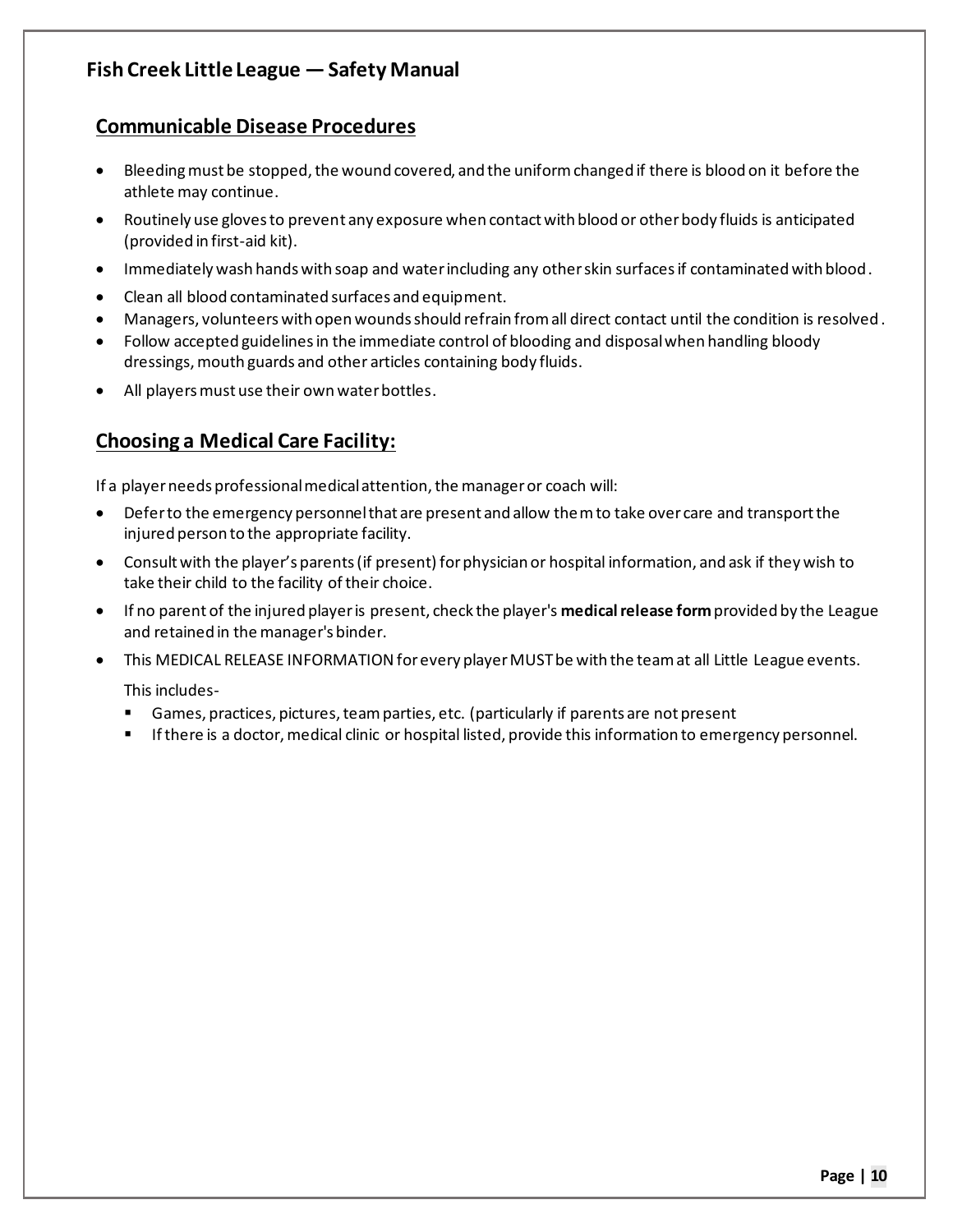## **Providing First Aid - Important Do's and Don'ts**

## **DO...**

- Reassure and aid children/ persons who are injured, frightened or lost.
- Provide, or assist in obtaining, medical attention for those who require it.
- **•** Know your limitations. It's okay to ask for help.
- Carry your first aid kit to the field of all games and practices.
- Assist those who require medical attention  $-$  and when administering aid, Rememberto..........
	- o **LOOK** for signs of injury (blood, bruises, deformity of limbs, etc.).
	- o **LISTEN** to the injured person describe what happened and what hurts. Before questioning, you may have to calm an anxious child.
	- o Gently and carefully **FEEL** the injured area for signs of swelling or grating of broken bones.
	- $\circ$  Have your players' Medical Information Forms with you at all games, practices and team functions. Arrange to have a fully charged cellular phone available during ALL games and practices.
	- $\circ$  If the person requires their own medication and they or their guardian can administer it, assist as able.
	- $\circ$  Always communicate with the injured what the next thing you are going to check or do is.
	- $\circ$  It is helpful to ask all parents of team members who has their First Aid certificate up to date so as to be able to turn to them in the event of an emergency. (This does not make anyone liable in the event of an injury, it only expedites the response.)

## **DON'T...**

- Administer any medications unless you are qualified or asked by a parent to.
- Provide any food or beverage other than water.
- Hesitate in administering aid when needed.
- **•** Be afraid to ask for help if you are not sure of the proper procedures (such as CPR).
- Transport injured individuals except in extreme emergencies.
- NEVER leave an unattended child at a practice or game.
- Hesitate to report any suspected safety hazard to the Safety Officer immediately.

# Safety is Everyone's Responsibility!

For the best possible player experience, we ask everyone to step up and help deliver on the goal of providing a fun, safe, and positive environment for our children. Creating this environment requires help and participation from board members, managers, coaches, players, parents, volunteers and spectators.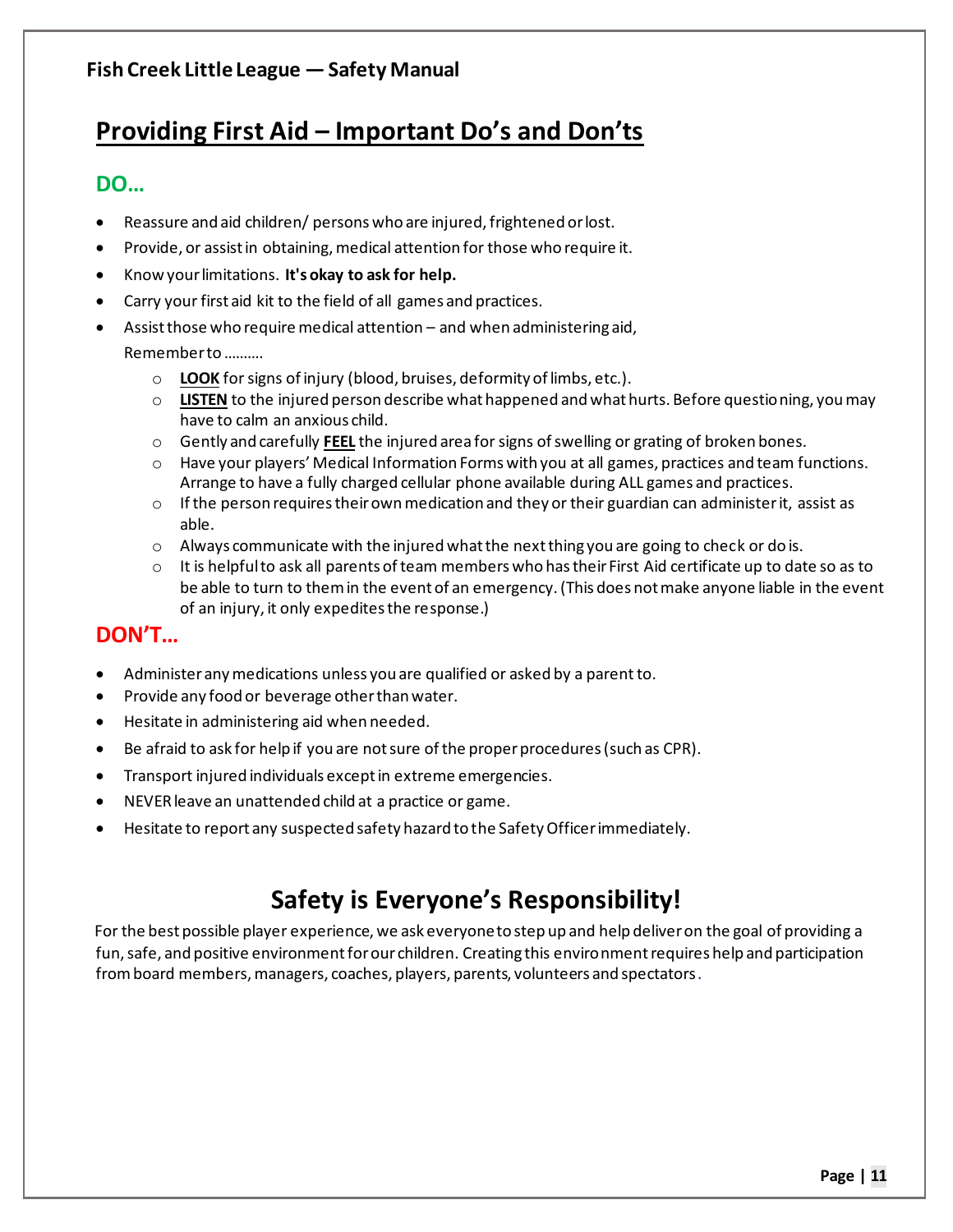## **CODE OF CONDUCT**

The board of directors of **Fish Creek Little League** has mandated the following Code of Conduct. All coaches and managers are required to read this Code of Conduct, understand and agree to comply with the Code of Conduct. In addition, each Manager commits to sharing this formally with the team and parents at the onset of each season.

The Board of Directors will review all infractions of the Little League Code of Conduct. Depending on the seriousness or frequency, the board may assess additional disciplinary action up to and including expulsion from the league. Where necessary, the Board will create a disciplinary committee to resolve a specific issue.

Although undesirable to take any disciplinary action, to maintain a safe and secure environment for our players and families, failure to comply with certain of the above guidelines could result in expulsion from the Little League field or complexes

## **Code of Conduct for Little League Canada is as follows:**

- **Speed Limit 5 mph** in roadways and parking lots while attending any Little League function. Watch for small children around parked cars.
- x **No Alcohol** allowed on or around: fields or common areas during any Little League games, tournaments or practices etc.
- **No SMOKING** or Tobacco products of any kind (including spit tobacco and vaping) allowed in any common areas where Little League Players are present.
- **No DRUG USE** including **Cannabis** allowed in any common areas where Little League Players are present.
- **No Playing** in parking lots at any time.
- **No Playing** on and around lawn/maintenance equipment.
- No climbing fences or bleachers.
- No sitting on dugout roofs.
- **No Profanity allowed** in any parking lot, field, or common areas where Little League Players are present.
- **No Swinging Bats** or throwing baseballs at any time that is not part of a game or practice.
- **No throwing balls** against dugouts or against backstop.
- x **No throwing rocks**.
- Only a player on the field and at bat, may swing a bat (T-Ball, Coach Pitch, Minors or Majors), or the "on Deck" batter (Teen).
- x **Observe all posted signs**. Players and spectators should be alert at all times for Foul Balls and Errant Throws.
- x **No Dogs allowed off leash** around the playing fields as per City of Calgary Bylaws.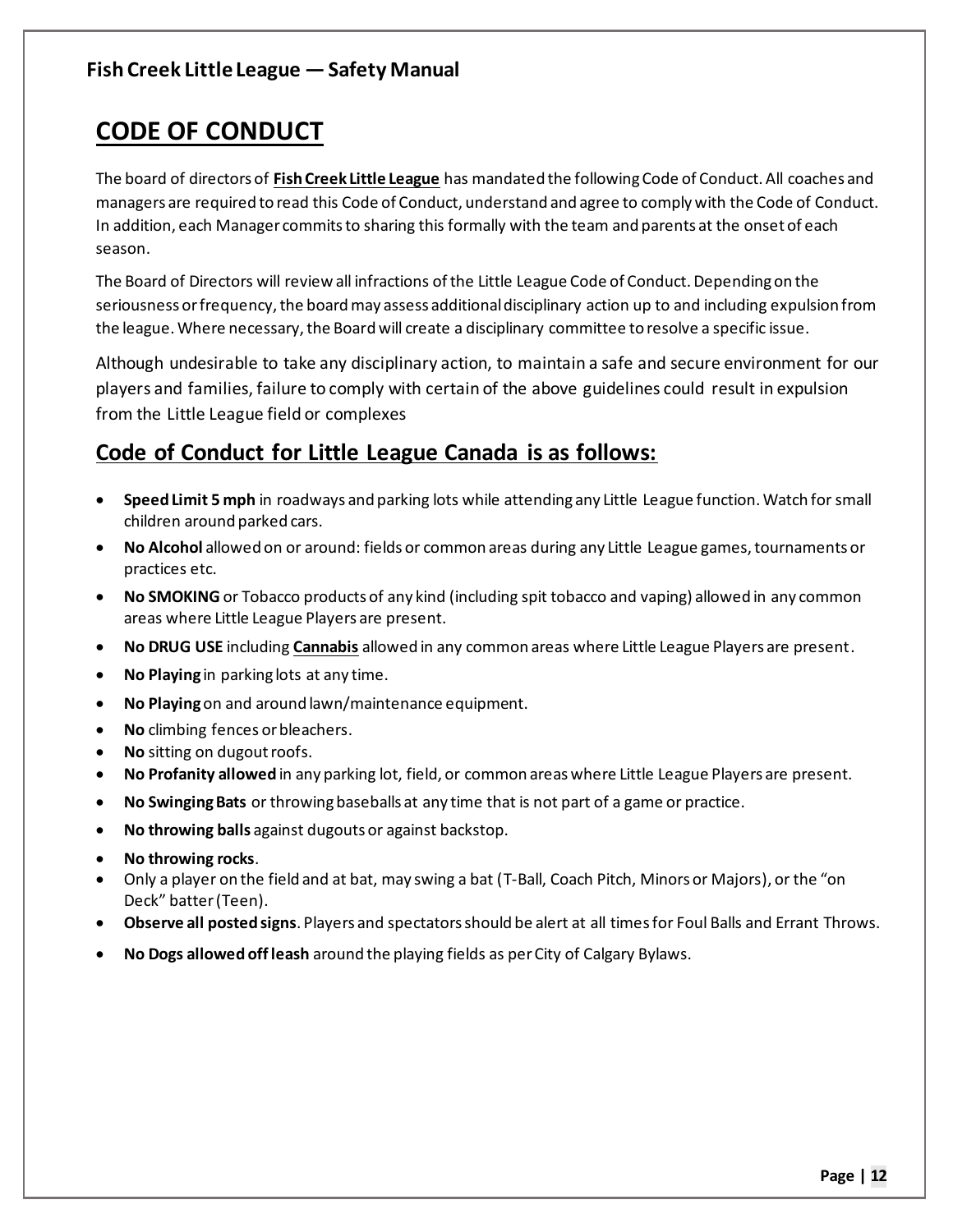## **No Board Member, Manager, Coach, Player or Spectator shall:**

- At any time lay a hand upon, push, shove, strike or threaten to strike an official.
- Be guilty of initiating personal verbal or physical abuse upon any official for any real or imaginary belief of a wrong decision or judgment.
- Be guilty of an objectionable demonstration of dissent at an official's decision by throwing of gloves, helmets, hats, bats, balls or any other forceful, unsportsmanlike action.
- Be guilty of using unnecessarily rough tactics in the play of a game against the body of an opposing player.
- Be guilty of a physical attack upon any board member, official manager, coach, player or spectator.
- $\bullet$  Be guilty of the use of profane, obscene or vulgar language in any manner at any time.
- Appear on the field of play, stands or anywhere on the league complex while in an intoxicated state at any time.
- $\bullet$  Intoxicated will be defined as any alcohol odor or behavior issue.
- Smoke while on the playing field or in any dugout at any time. Smoking will only be permitted in designated areas, which will be at least 20 feet from dugouts.
- Speak disrespectful manner to any manager, coach, official or representative of the league.
- x Be guilty of tampering or manipulation of any league rosters, schedules, draft positions or selections, official score books, rankings, financial records or governance procedures.
- Challenge an umpire's authority. The umpires shall have the authority and discretion during a game to penalize the offender according to the infraction up to and including removal from the game.

## **Expectations of Parents (in addition to above):**

- Respect, be considerate of, and support the Managers and Coaches. Coaching staff are all volunteers and are committing a lot of their time and experience! Remember: Coaching staff are at differing levels and will be developing their skills at varying degrees.
- Commit to helping the players develop and have fun playing baseball.
- **•** Respect the umpires and refrain from negative remarks in response to umpiring decisions.
- Help your team and /or "our" league by volunteering your time on and off the diamond. Commit to having players at the diamonds on time and to helping the coaches with volunteer roles (including diamond set up and manage game tracking sheets).
- Address concerns through your Manager, Division Director, Safety Officer or VP Officiating.
- Share any safety concerns with Team Managers, VP Officiating and Division Directors (unsafe playing environment/equipment).
- Take responsibility for the care and return of your child's jersey and any league equipment.
- Support and encourage all players as they develop and compete.
- Example X Respect the "fair play" philosophy (fair play = a relatively balanced play time for each player throughout the season in house league).
- During game, players must remain in the dugout area in an orderly fashion at all times, not with spectators.
- x After each game, each team must clean up trash in dugout and around stands.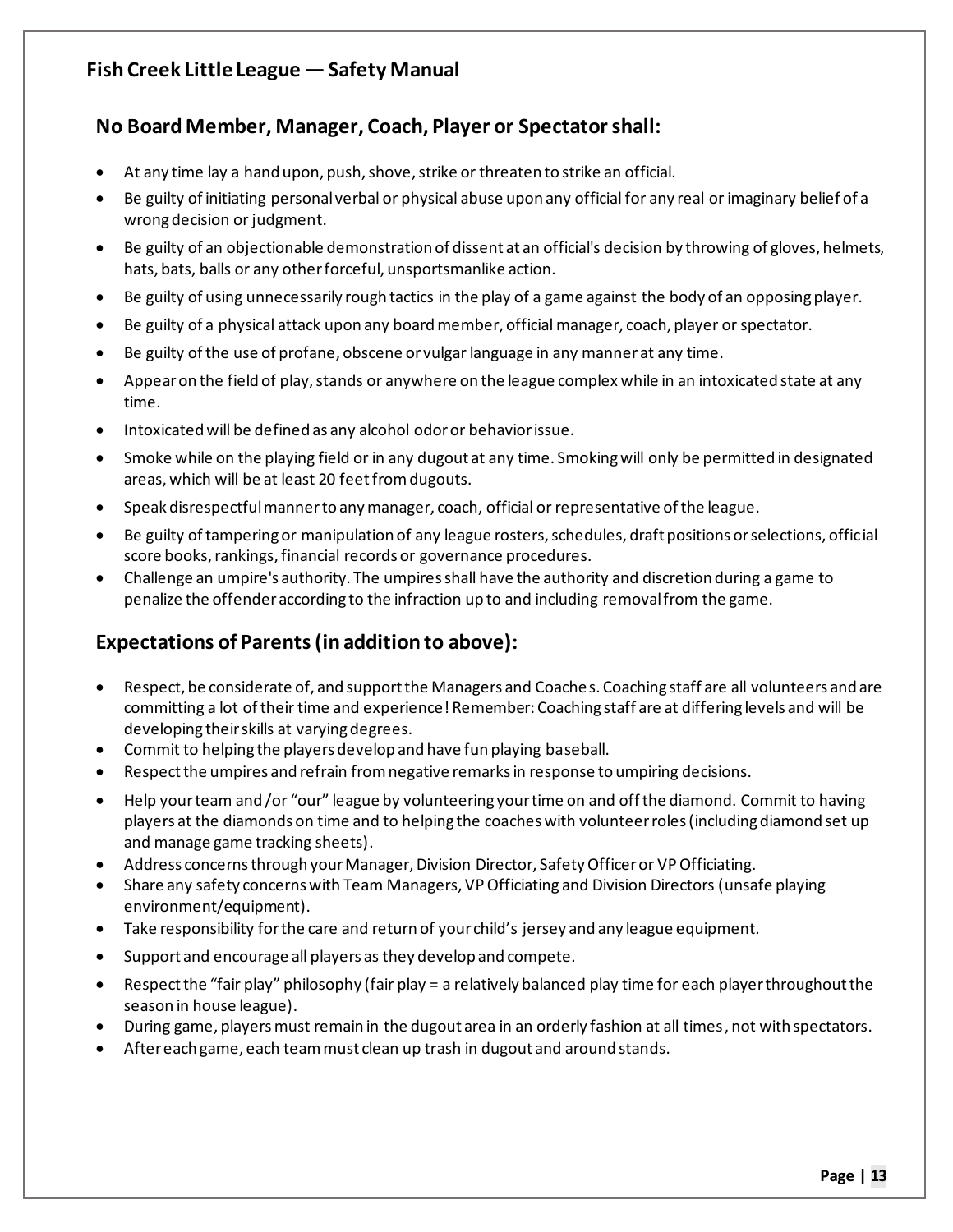## **General Safety Guidelines**

In a 'nutshell': what to know in addition to those in current Little League Rule book

- Have a set plan (amongst Manager & Coaches) for any injuries or emergencies for any games or practices.
- x Managers, coaches and umpires should have some awareness of how to use a First Aid kit.
- First Aid kits are available at all game and practice fields at all times and located in every equipment bag provided to every team. Do not leave them unprotected in the rain.
- x Responsibility for safety procedures belongs to every adult member of the local league. It is the responsibility of the Manager to report ALL injuries that occur during sanctioned practices or games.
- Do not hold games or practices when weather or field conditions are poor. This includes but is not limited to: too wet and slippery as well as too windy with strong gusts of dust and shale (particles potentially harming the eyes of the players, umps and volunteers); air quality; heat index; nearby protests or active crime. The District Administrator or delegate, Safety Officer (District or League), or Umpire in Chief Umpire at the field will determine if a field is unplayable (with discussion with Coaches). Coaches will assess fields for practices and report hazards to the Safety Officer.
- Prior to each game or practice, umpires and/or managers will walk the field to inspect for hazards.
- Only league approved managers and/or coaches are allowed to practice teams.
- All players, managers, coaches and spectators are to remain alert and watch for batted balls, foul balls or wild throws to avoid injury during games and practices.
- During warm-up drills, players should be spaced so that no one is endangered by wild throws or missed catches.
- Managers are responsible for ensuring all players (particularly pitchers) are properly warmed up before playing (practices and games).
- All pre-game warm-ups should be performed within the confines of the playing field and not within are as that are frequented by, and thus endangering spectators, (i.e., playing catch, pepper, swinging bats, etc.)
- Managers and coaches will check and inspect all equipment regularly for damage and proper fit.
- Do not use damaged equipment; return any damaged equipment to the Equipment Coordinator for immediate repair or replacement.
- Team equipment should be stored within the team dugout or behind screens and not within the area defined by the umpires as live ball territory.
- Only managers and coaches must operate pitching machines.
- Batters must wear approved protective helmets when batting in games or practices.
- Except when a runner is returning to a base, headfirst slides are not permitted. This does not apply to ages 13 and above.
- During sliding practice, bases should not be strapped down or anchored.
- At no time should "horse play" be permitted on the playing field or in the dugouts.
- Parents of players who wear glasses should be encouraged to provide "safety glasses" for their children.
- On-deck batters are not permitted, except in Junior division and above.
- Catcher's must wear full gear (a catcher's helmet, mask, throat protector, long model chest protector, shin guards and athletic supporter) during the game and when warming up pitchers between innings, in the bullpen or during practice. Note: Skullcaps are not permitted.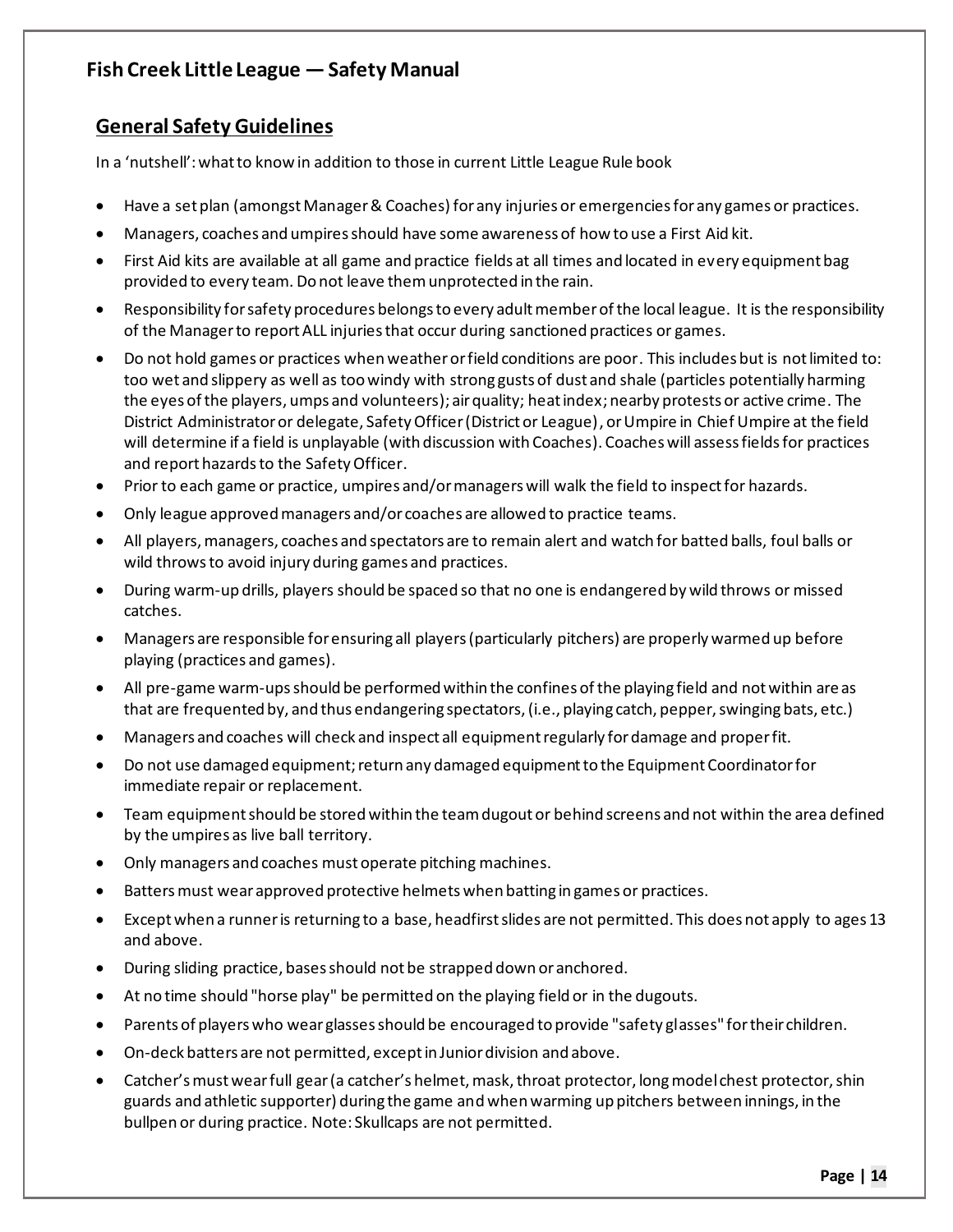- All male players will wear athletic supporters during games and practices. Catchers must wear a cup. Female players must wear appropriate pelvic protection, also known as a 'Jane cup'.
- Catchers must wear long-model chest protector.
- Players will not wear bands, watches, rings, pins, jewelry or other metallic items during practices or games. (Exception: Jewelry that alerts medical personnel to a specific condition is permissible and this must be taped in place.)
- Managers and coaches must remember they are not permitted to warm up pitchers, nor are spectators.
- Observe all posted signs.
- Managers will never leave an unattended child at a practice or game. Guardians must seek manager and coach approval to leave their children and ensure an emergency number is left with the manager and coaches.
- x Arrange to have a cellular phone charged and easily accessible when a game or practice is at a facility. If applicable, all gates to the fields must remain closed at all times. After players have entered or left the playing field, gates should be closed and secured.
- There is no running or climbing allowed on the bleachers or fences.
- NEVER throw bats or helmets under ANY circumstance.
- Report all major injuries within 24 hours to the Little League Safety Officer.
- x ALL ADULTS ARE RESPONSIBLE FOR ENFORCING RULES AT ALL TIMES.

## **Batting Cage Safety Rules**

- Only league-approved managers and/or coaches will supervise batting cages.
- No player shall have access to or enter the field or use any machineswithout an adult present.
- Anyone entering the batting cage under any circumstance (picking up balls/batting) must always be wearing a batting helmet.
- The MAXIMUM ratio of coaches/parents to kids at any one time in or around the batting cages is 4 kids per coach/parent.
- It is recommended that:
	- A responsible adult/coach is to be the only one operating the batting machine
	- A second adult is to supervise players waiting to use the batting machine
	- Players/batters are to be instructed to always stay alert when the machine is set to pitch.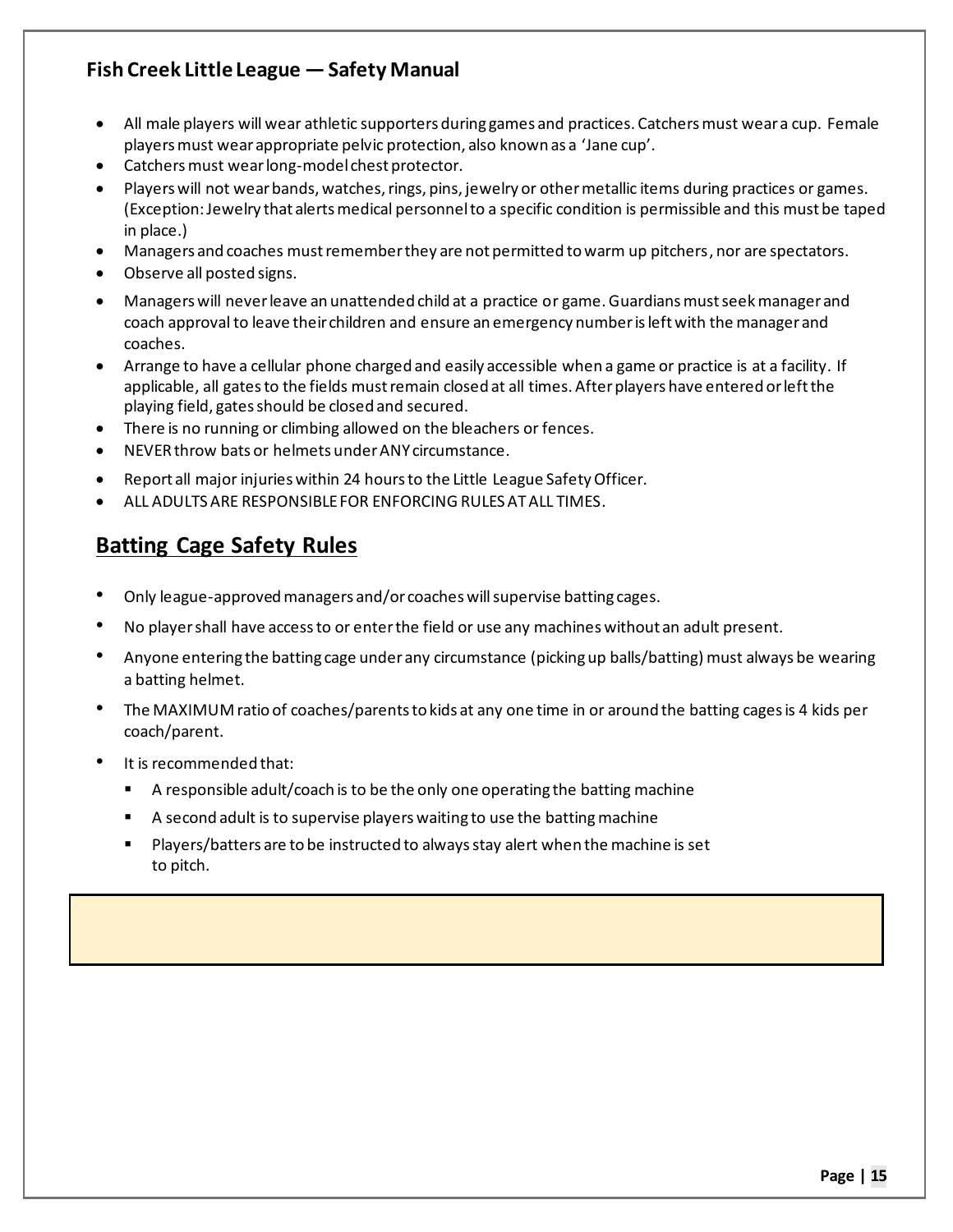## **Equipment**

At the start of each season, all teams of **Fish Creek Little League** will be provided with equipment that has been examined by the Equipment Manager and Safety Officer to ensure the equipment complies with the Little League Rules and Regulations.

Any equipment that falls below the standards outlined in the Little League rulebook during the playing season will be immediately turned in to the Equipment Manager for replacement. The below standard equipment will then be destroyed so that no child may use it in the future.

No chemicals or potentially dangerous materials will be stored in or by the equipment room.

Managers and/or coaches will inspect equipment before practices and games. The umpires will also inspect all equipment before the game begins. Inspections will include all bats, batting helmets and catcher's gear, whether league supplied or a player's personal property. All equipment not meeting safety requirements or little league mandates will be removed from the playing field and dugouts.

The manager or coach will inspect all batting cage equipment and machines before use by his/her team. An adult will supervise the players using the batting cages at all times.

## **Field Hazards**

The Safety Officer will ensure that each field is checked by the appropriate person before the start of each season to ensure that it is a safe playing environment; if not, the proper authority will be notified of the issues and make sure they are resolved before the season starts.

Managers, coaches and umpires will walk the field before the start of their game checking for any safety v iolations on the field, such as glass, rocks, sharp objects and standing water, as well as significant dips and bumps on the surface of the infield. Anything that is considered a hazard or risk will be resolved before the start of the practice or game. Games must be paused to fix any hazards noticed during play. All hazards found shall be reported to the league Safety Officer.

Note that coyotes, deer and other wildlife are known to frequent the East side of the FCLL Bow River diamonds, particularly around the hillside and marshy area, there. Coyote attacks on humans are rare, but can occur. Attacks on unleashed dogs are more common. Do not leave children unattended in the area beyond the outfield fences (including the green space) and keep dogs leashed at all times. Alberta Fish and Wildlife are aware of the situation. Here are two references for those who would like more information on this topic:

- x Alberta Fish and Wildlife recorded information line 403-297-7789
- Wikipedia http://en.wikipedia.org/wiki/Coyote#Attacks\_on\_humans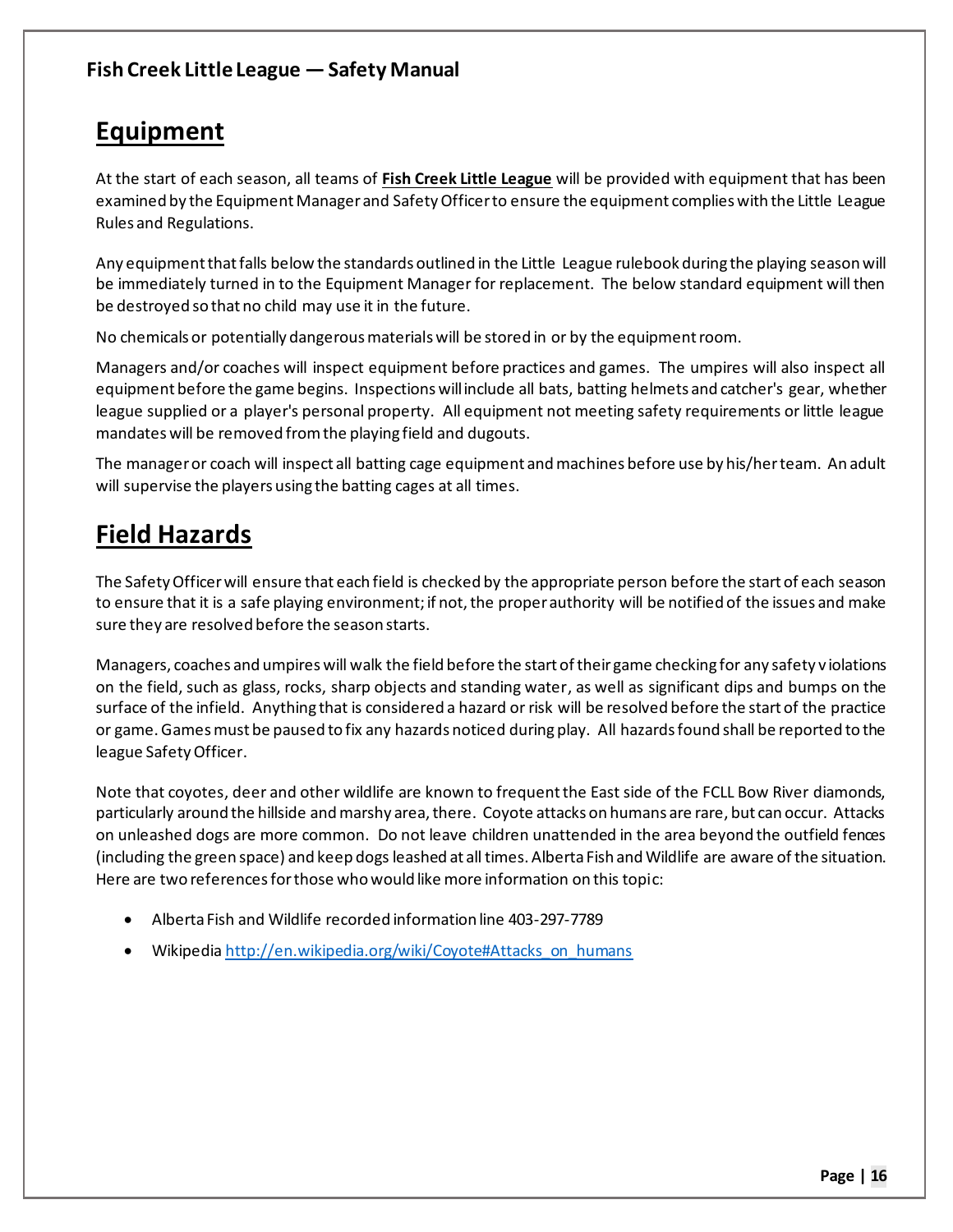## **Injury Reporting**

#### **What to report:**

Report any incident involving a player, manager, coach, umpire, volunteer or spectator that leads to medical treatment and/or first aid to the Safety Officer. Generally, this is **anything that requires more than band aides.**

#### **When to report:**

Report any such incident to the League Safety Officer within 24 hours of the occurrence. The Safety Officer will forward this information to the Provincial/ District Safety Officer as needed. Safety@fcll.ca

#### **How to report:**

Person reporting the incident must complete the *Little League Baseball Canada ʹ Injury Tracking Report* form and submit it to the Safety Officer. Include the following *minimum* information:

- Name and telephone number of the individual(s) involved, including any injured party and their parent or guardian.
- The date, time and location of the incident.
- A detailed description of the incident.
- A preliminary estimation of the extent of any injuries and time of rest.
- The response to the incident.
- The name and telephone number of the person reporting the incident.
- The items in the first aid kit or equipment box that require replenishing or replacement (i.e. ice packs or sanitizer).

It is up to the discretion of the manager and guardian if the player can return to the same practice/game that the incident occurred. It is up to the guardian of the injured player as to when the player will return at a later day, unless specifically indicated by a physician.

## **Safety Officer's responsibilities for Injury Reporting:**

To follow up with the injured party (or their parent/guardian) within 72 hours (from receiving notification of the injury) to:

- Verify the information received.
- Obtain any other information deemed necessary.
- Check on the status of the injured party.
- Advise the injured party (or their parent/guardian) of the League's insurance coverage and the provisions for submitting any claims in the event the injury required medical treatment (such as an emergency room or doctor's visit).

If an injury is considered **major** in nature, it is recommended the Safety Officer periodically follow up with the injured party to check on the status of their injury. Once the individual is participating in the league again, and no other claims are expected, the Safety Officer shall consider the case "closed" and no further follow up is necessary.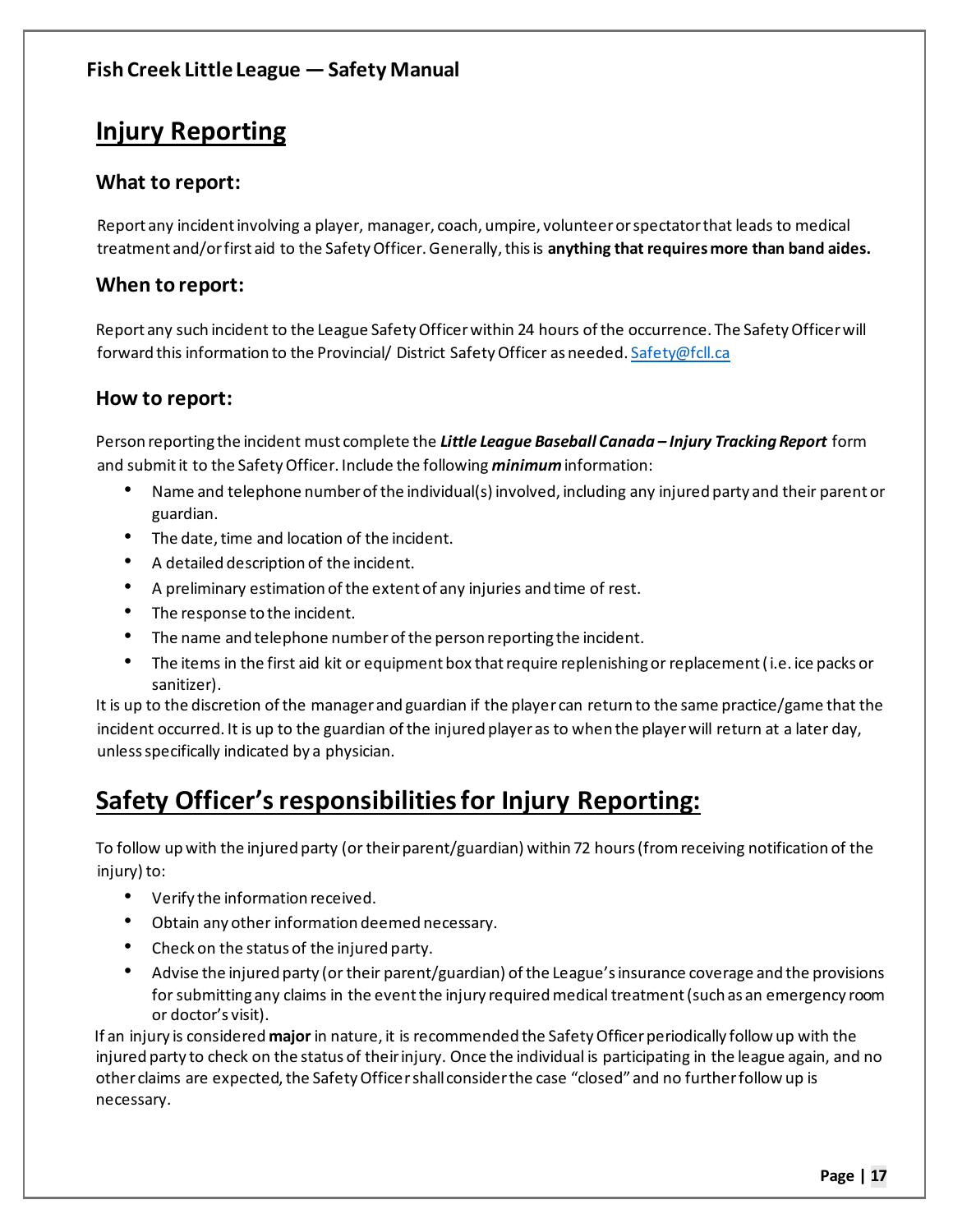## **Background Check Procedures**

- In keeping with National Little League International requirements, all volunteers must complete and return a "Little League Volunteer Application" form.
- There is currently a digital portal used by our third party vendor, Sterling. They are paid by FCLL to complete background checks. Access is issued by the Volunteer Coordinator who manages the background checks of league volunteers. All volunteers that will be in attendance of Youth with minimal supervision complete a **Police Security Check & Vulnerable Sector Police Check.**
- Each volunteer must provide a copy of a government issued ID card for ID verification (driver's license, passport).
- The League or District Safety Officer will collect completed forms. Anyone **refusing** to fill out a volunteer application and Police Security Check & Vulnerable Sector Police Check is **ineligible** to be a league board director and will not be permitted to be alone with any players at any time.

## **Concussion Protocol-**

**Mandatory Education** for all Safety Officers, League Division Directors, Managers & Coaches.

*Suggested Education: for all other officers in a League, District or Region.*

Little League Canada is following the high standard set by Little League International and utilizing the Centre for Disease Control (CDC) comprehensive "Heads Up" education Program.

## **Little League Canada Protocol**

All members mandated for Concussion training protocol shall complete the online training found at:

www.Littleleague.ca

https://www.cdc.gov/HeadsUp/

Once the course is completed you shall send a copy of your certificate of completion to the Fish Creek Little League Safety Officer.

Coaches/ Trainers Code of Conduct - Concussion Awareness

 https://bsbproduction.s3.amazonaws.com/portals/3643/docs/safety/coach%20code%20of%20conduct%20 2019.pdf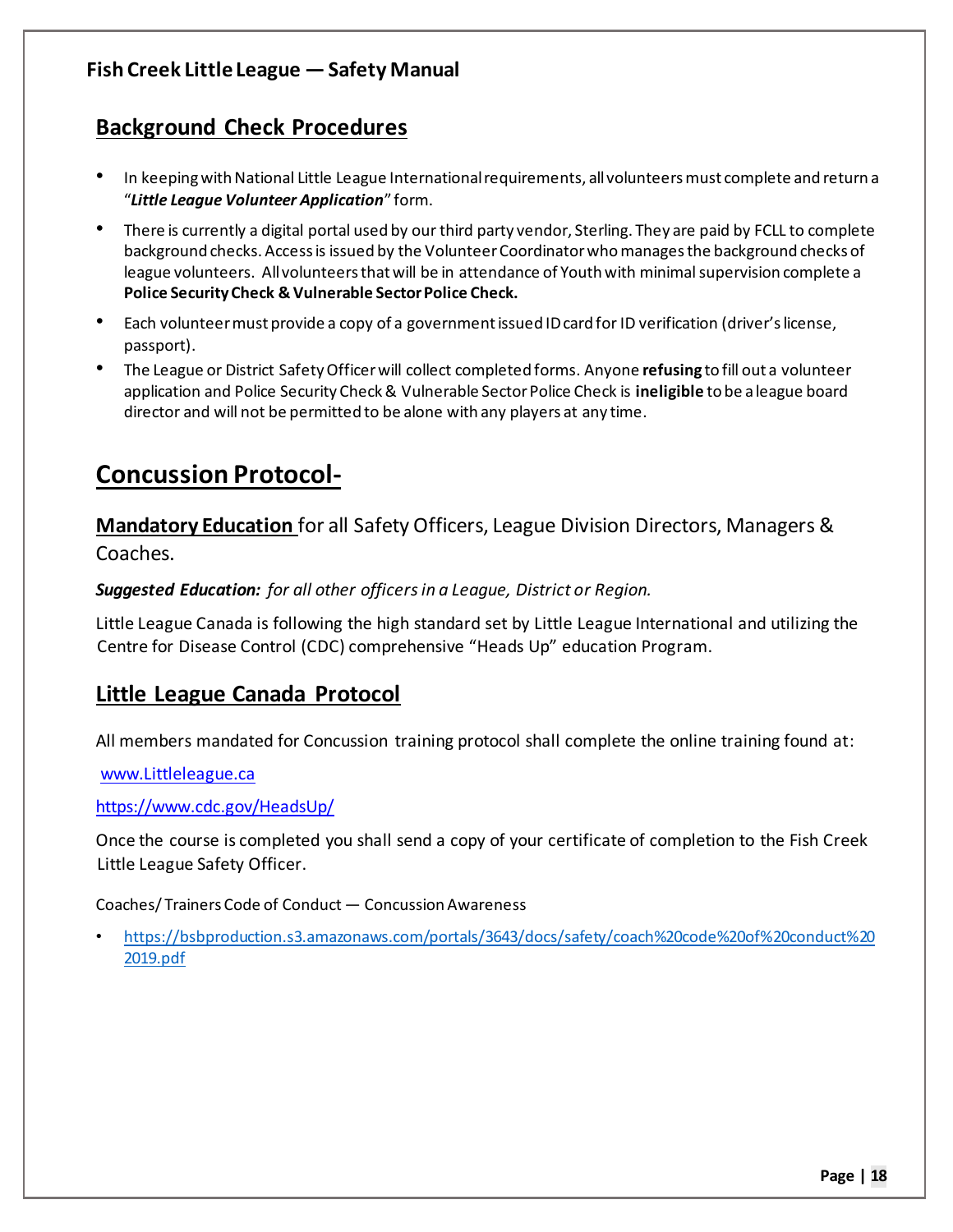## **Emergency Plan**

Serious injuries, which could be considered life threatening, occur infrequently. However, a manager or coach must be prepared. An adequate emergency plan must be developed to assist in handling an emergency. The following should be included in **your** emergency plan.

Always have with you at games and practices:

- Players' Medical release forms
- First Aid Kit
- $\bullet$  A cellphone

Maintain a complete team roster, which includes the following:

- Players' names
- Parents' home, cell and work numbers.
- Emergency contact person and phone number (try and get two)

 $OBJ$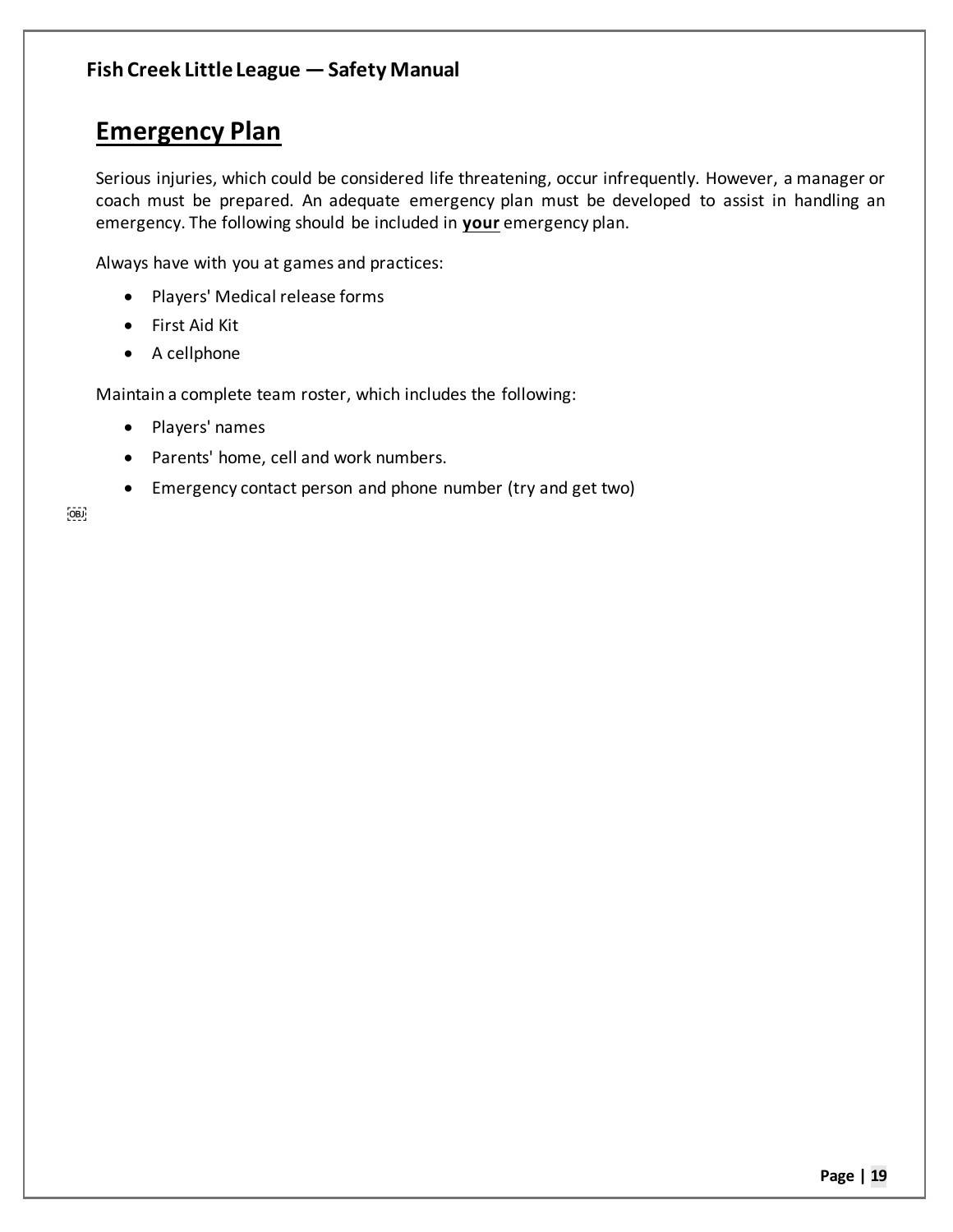## **Weather Conditions Lightning**

Stop any game or practice at the first sound of thunder and permanently discontinue any game or practice at the first sign of any lightning. Stay away from metal fencing (including dugouts)! Also, avoid trees, poles and other high objects. Do not hold a metal bat. Walk, don't run, to your car and wait for a decision on whether or not to continue the game or practice.

#### **Heat**

Anytime the temperature is *above 32 degrees C*, provide plenty of water, shade and rest periods during games and practices. Encourage players to drink small amounts frequently. If you observe any player exhibiting signs of heat related illness (cramps, fatigue, light- headedness, nausea, vomiting or headache), you must remove the player from the field immediately, place in shade and hydrate. If symptoms do not improve immediately, seek prompt medical aid. If there is a heat warning or dangerous levels of heat mixed with humidity, managers and umpires should discuss rescheduling the game. The Safety Officer and UIC may cancel games due to Heat Index.

#### **Drinking Guidelines for Hot Day Activities**

| Dehydration signs:  Fatigue, flushed skin, light-headed. |                                                                      |  |  |
|----------------------------------------------------------|----------------------------------------------------------------------|--|--|
|                                                          | What to do:  Stop exercising, get out of sun, drink hydrating fluids |  |  |
|                                                          | Severe signs:  Muscle spasms, clumsiness, delirium                   |  |  |

## **Cold**

Games are not played if the temperature is *5 degrees Celsius or less*.

If in doubt regarding whether, first confirm if the fields are in playable condition, verify this with the Diamond Director. Then confirm with the Safety Officer. At the start of our season the weather can be cold. Make sure players have jackets or sweaters to wear to keep their arms warm when in the dugout and properly warm up prior to taking to the field.

## **Rain/Mud**

Playing on wet or muddy fields creates an obvious safety hazard for players. The balls become wet and muddy; the pitchers and players cannot control them. Footing is slippery on infields, particularly on the pitching mound and around the bases. Pools of water develop in outfield areas, creating muddy, unstable footing. Further use in this condition causes ruts and holes that are hazardous and place players at much higher risk for injuries. If in doubt on whether the fields are in playable condition, verify with the Diamond Director that they are suitable for play, and if necessary, reschedule the game or practice.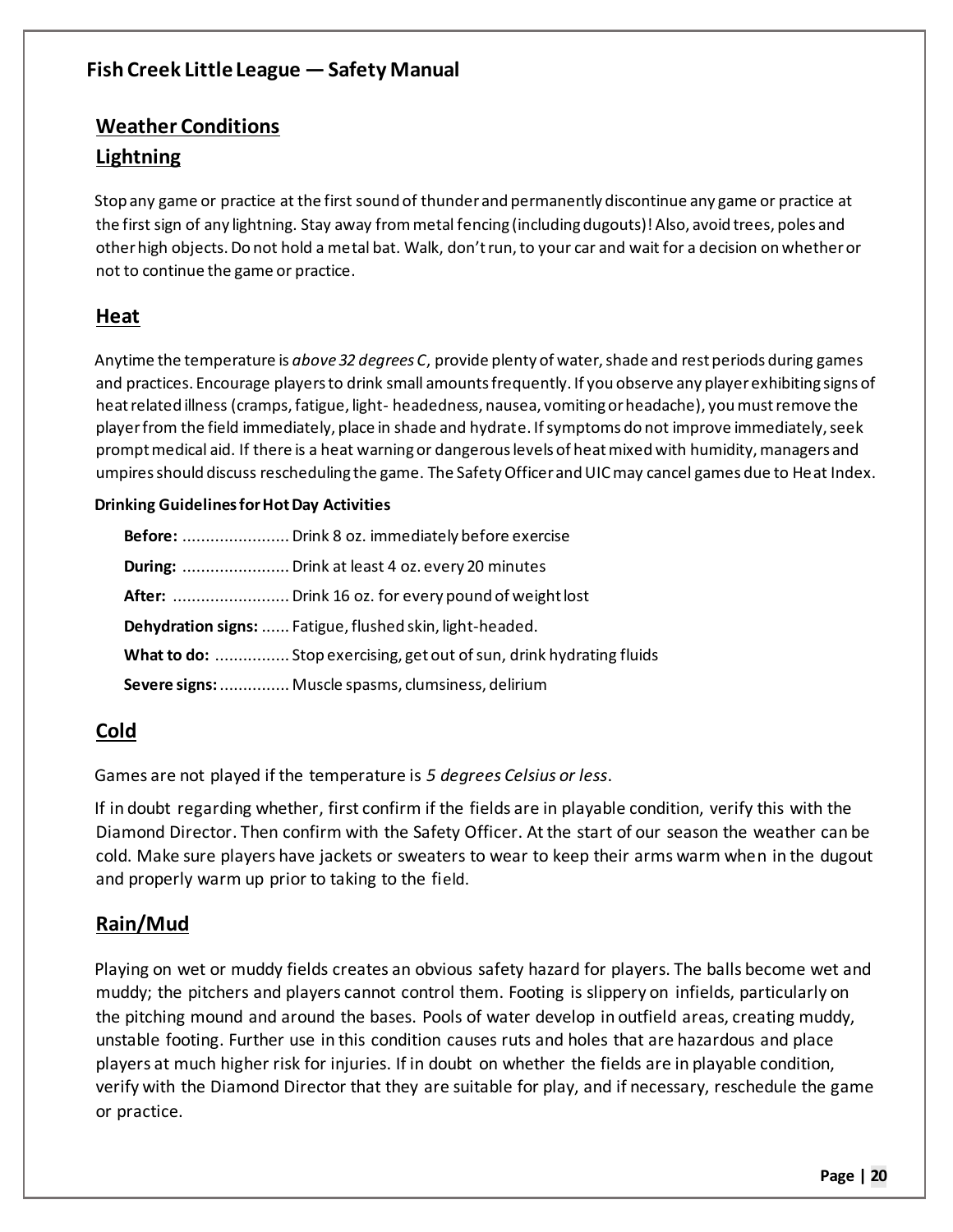#### **Fish Creek Little League – Safety Manual Air Quality** Français Government<br>of Canada Gouvernement<br>du Canada ∎≁∎  $\overline{a}$ Search Canada.ca MENU -Home vonment and natural resources > Weather, climate and hazards > Air quality > Air Quality Health Index

#### **Understanding Air Quality Health Index messages**

#### The AQHI uses a scale to show the health risk associated with the air pollution we breathe.

The following table provides the health messages for 'at risk' individuals and the general public for each of the **AQHI** Health Risk Categories.

| Health    | <b>Air Quality</b><br>Health | <b>Health Messages</b>                                                                                           |                                                                                                                                          |  |
|-----------|------------------------------|------------------------------------------------------------------------------------------------------------------|------------------------------------------------------------------------------------------------------------------------------------------|--|
| Risk      | Index                        | At Risk Population*                                                                                              | <b>General Population</b>                                                                                                                |  |
| Low       | $1 - 3$                      | Enjoy your usual outdoor activities.                                                                             | Ideal air quality for outdoor activities.                                                                                                |  |
| Moderate  | $4 - 6$                      | Consider reducing or rescheduling<br>strenuous activities outdoors if you are<br>experiencing symptoms.          | No need to modify your usual outdoor activities<br>unless you experience symptoms such as<br>coughing and throat irritation.             |  |
| High      | $7 - 10$                     | Reduce or reschedule strenuous<br>activities outdoors. Children and the<br>elderly should also take it easy.     | Consider reducing or rescheduling strenuous<br>activities outdoors if you experience symptoms<br>such as coughing and throat irritation. |  |
| Very High | Above<br>10                  | Avoid strenuous activities outdoors.<br>Children and the elderly should also<br>avoid outdoor physical exertion. | Reduce or reschedule strenuous activities<br>outdoors, especially if you experience symptoms<br>such as coughing and throat irritation.  |  |

\* People with heart or breathing problems are at greater risk. Follow your doctor's usual advice about exercising and managing your condition.

#### https://open.alberta.ca/interact/aghi-canada

LL Canada uses this link as a resource: https://bsbproduction.s3.amazonaws.com/portals/3643/docs/heat\_and\_humidity\_danger\_2.pdf

AHS uses this link to educate how to identify a heat stroke and how to respond: https://albertahealthservices.ca/news/heat.aspx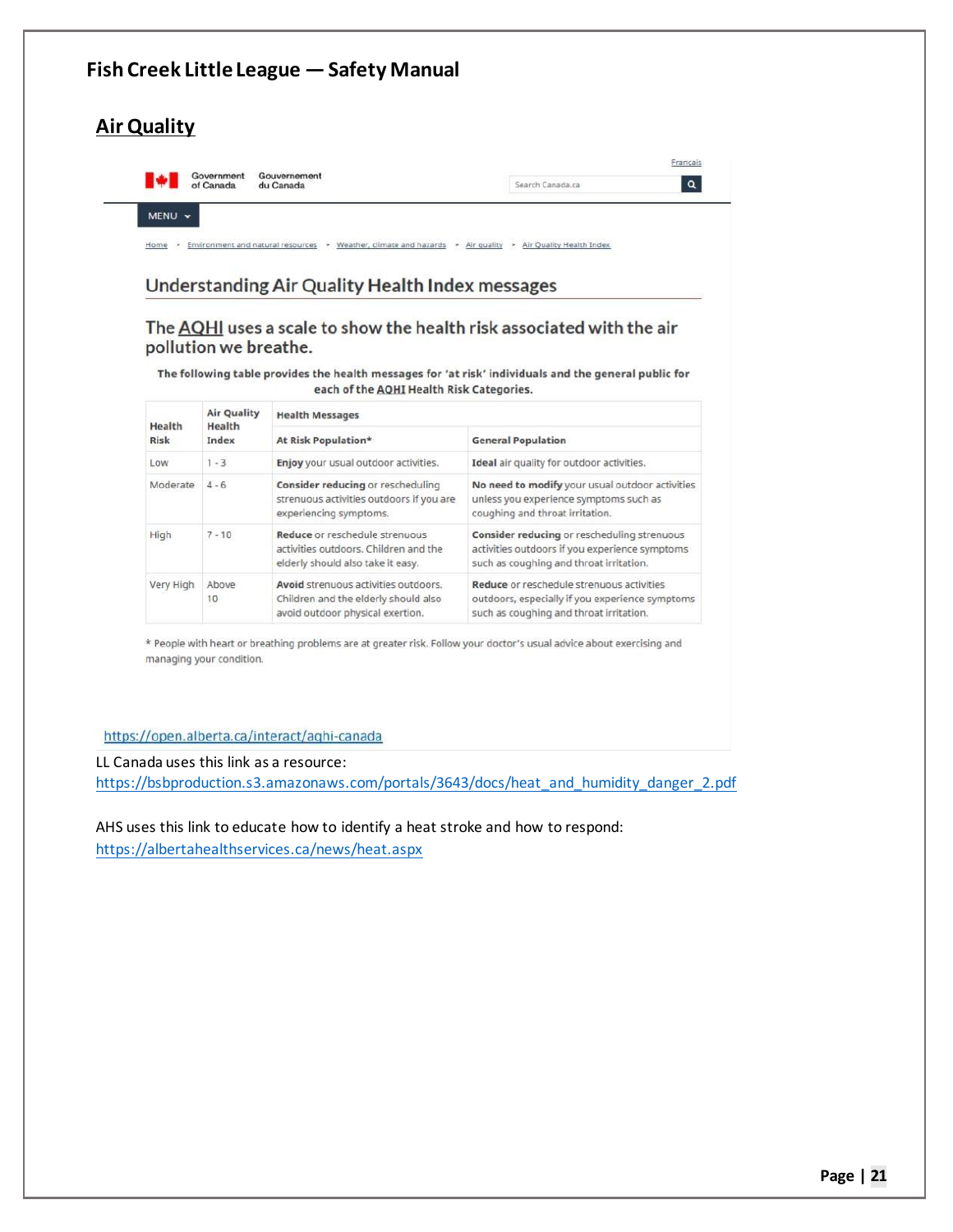## **Asthma & Respiratory Problems**

## **Asthma Emergency Signs & Response**

- An asthma attack: a person's wheezing or coughing does not improve after taking allergy or asthma medicine (15-20 minutes is what most asthma medications require) and they cannot talk without difficulty.
- Players, volunteers, and Umps with Asthma should always have their emergency medications/inhalers with them.
- Asthma is not the same for everyone. If symptoms escalate out of control, call 911.

## **Bites and Stings**

- Stings are usually caused by bees/wasps and other bugs. Bites can come from dogs, spiders, ants or mosquitoes.
- Stings and bites should not be ignored; they should be evaluated and treated when a player complains of a bite or sting.
- Many individuals are highly sensitive to stings that can cause them to develop breathing difficulties and very rapidly go into shock. This condition can be life threatening if not detected and treated as soon as possible.
- It is important that coaches and managers are aware of any members on their team that have reactions to stings and that the proper emergency equipment is available at all times.

#### **First Aid Response**

If a player complains of a sting, the manager or coach should look for:

- 1. Swelling in the area
- 2. Signs of allergic reactions (if any condition exists, call 9-1-1)
	- Nausea
	- Severe swelling
	- Breathing difficulties, including coughing and wheezing
	- Bluish face, lips, fingernails
	- Signs of shock
	- Unconsciousness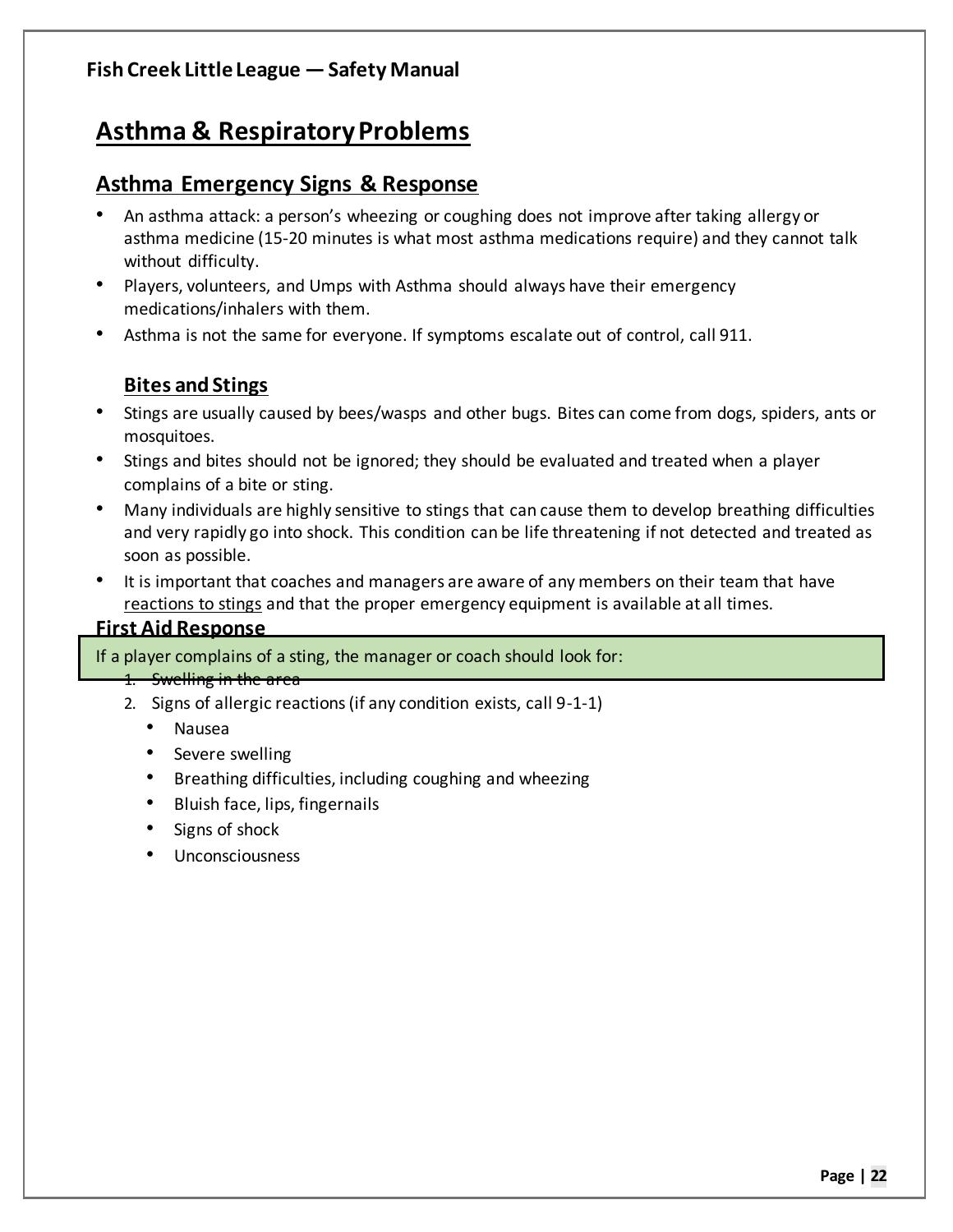## **Suggested Treatments for Bites and Stings**

### **Bee Stings**

- 1. Wash the area and apply a Band-Aid to cover the area.
- 2. For multiple stings, soak area in cool water.
- 3. Check for allergic reactions (if any condition exists, call 9-1-1).

### **Ant Bites**

- 1. Wash area thoroughly with clean water.
- 2. Cover the bite with very cold water to avoid swelling.
- 3. Watch for any signs of an allergic reaction.

## **Animal Bites**

- 1. Control any bleeding that may occur.
- 2. Flush the area with cool clean water. Cover the area with a sterile pad or clean cloth.
- 3. Immediately notify parents and medical professional to determine if a rabies shot or other treatment is required.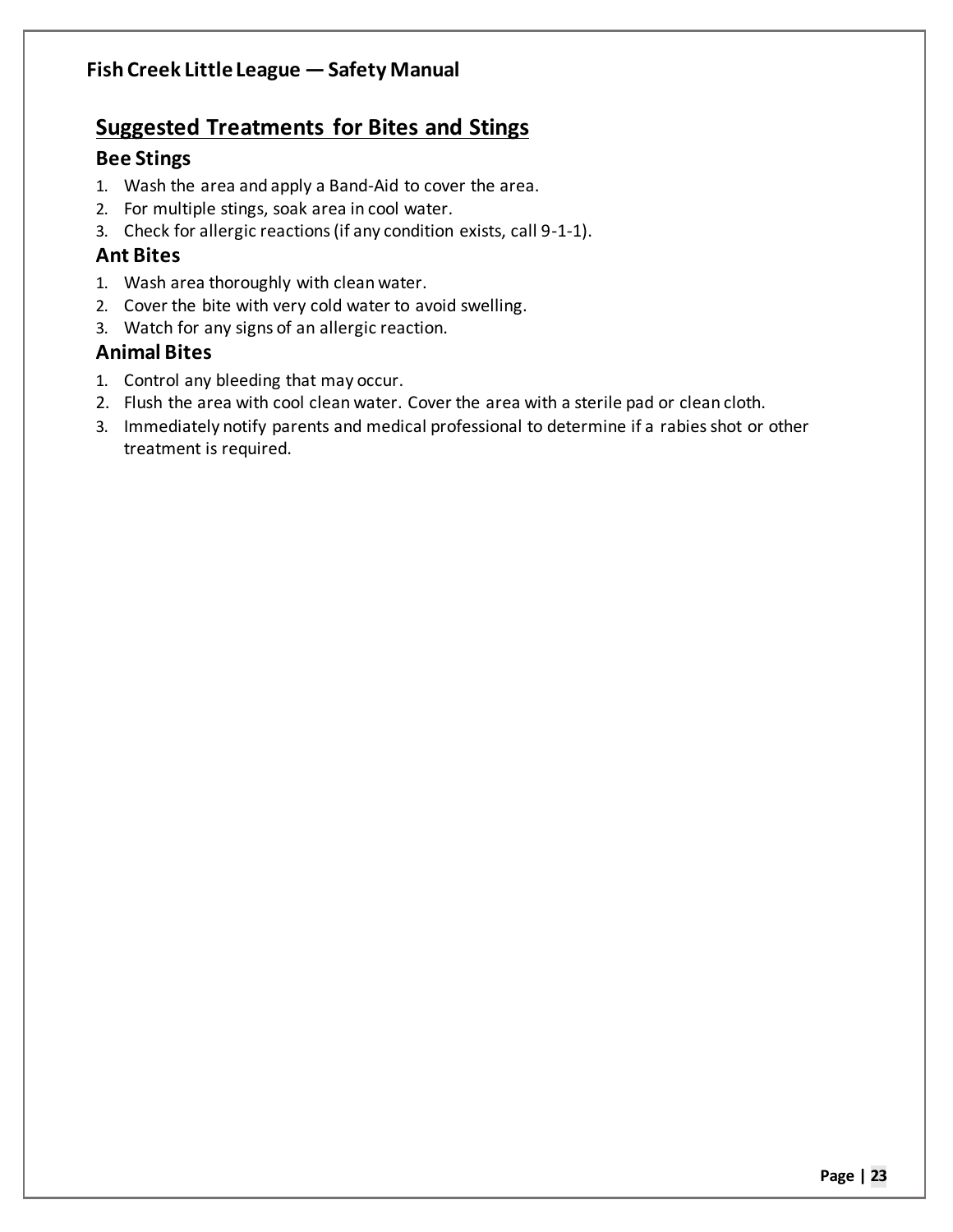## **Best Safety Practices on the Diamond**

## **Checklist for Diamond Director, Managers, Coaches and Umpires**

The following checklists can serve as reminders to managers, coaches, umpires and volunteers before practices or games to help prevent an accident.

## **SAFE PLAYING AREAS**

Regular safety inspection of the field, practice fields, structures and dugouts are the best way to eliminate conditions that cause accidents.

Managers, coaches and umpires should routinely check playing areas for:

- Holes, damage, rough or uneven spots, slippery areas and long grass;
- Glass, rocks and other debris and foreign objects;
- Damage to screens or fences, including holes, sharp edges or loose edges;
- Unsafe conditions around the backstop, pitcher's mound or warning track;
- Keep dugouts clean and free of debris.

## **SAFE EQUIPMENT**

All equipment should be inspected before each season and use. Regular safety inspection of equipment is essential. Equipment Director, managers, coaches and umpires should:

- Be sure that all equipment is Little League approved (including personal equipment);
- Inspect bats and other equipment on a regular basis. Cracked or broken bats should never be used;
- Check to see that all personal protective equipment fits players properly. This includes helmets, masks, cups, catcher's pads and shoes.
- Keep loose equipment such as bats, gloves, masks, balls, helmets, etc. properly stored;
- Repair or replace all defective equipment.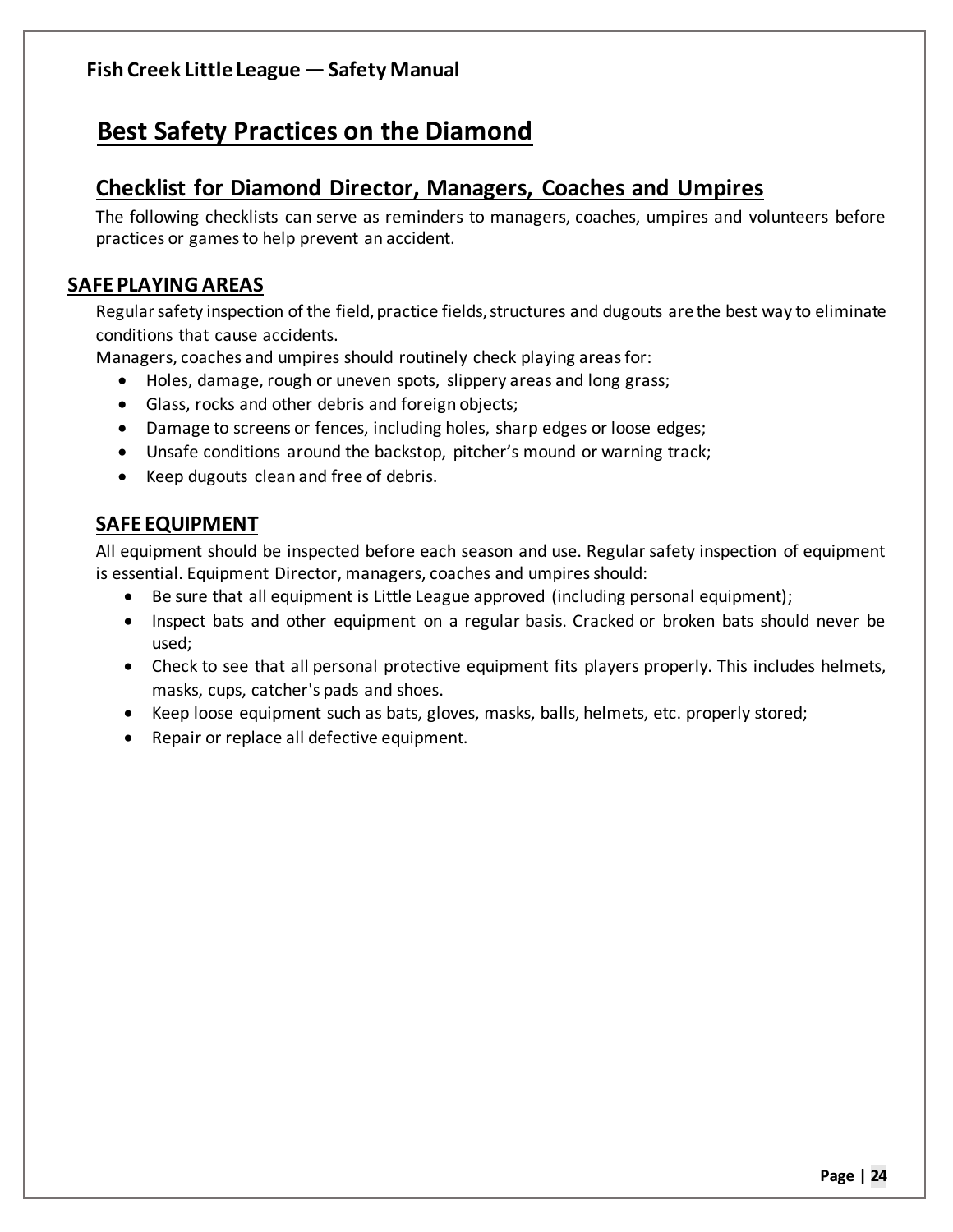### **SAFE PROCEDURES**

Managers and coaches **must:**

- x Have a first aid kit at all practices. The league provides first aid kits. Have access to a telephone at all games and practices in case of an emergency (cell phone, neighbor, etc.) No fewer than two coaches should be present at a game or practice in case of an emergency;
- $\bullet$  Know where an appropriate shelter is in case of severe weather;
- Stress the importance of being alert and attentive during all activities;
- Ensure that appropriate warm-up for players has been completed before each game and practice;
- Stress "no horseplay" with players;
- Check to see that all jewelry, watches, rings, etc. have been removed prior to a game or practice;
- Instruct players on the proper fundamentals of the game to ensure safe participation.
- All managers, coaches, and volunteers need to do an online training from USA Baseball or SafeSport Canada called Child Abuse Prevention Training.

#### **ATTITUDE**

- An attitude of alertness, hustle and enthusiasm that has been recommended as a guideline for good coaching should be carried down to all players to spark them in the development of better skills.
- x Good sportsmanship and courtesy, which are necessary for a harmonious and safe environment, can be taught best through the good example set by all adults on and off the field.
- Your most effective tool to inspire an attitude of self-confidence and a desire to excel is the use of much PRAISE and RECOGNITION. Of course, this must be given when deserved so it is not cheapened by too much repetition. After all, a good try rewarded by a word of encouragement may be a good play on the next attempt.
- Guidance on the most constructive attitude or point of view for both adults and youngsters can be summarized by recommending a POSITIVE APPROACH to all training techniques. Good training is the most effective weapon against accidents caused by unsafe acts.

## **WARM UP DRILLS**

Use of the term "warm up drills," in connection with safety, refers to ball handling practice rather than calisthenics. Misdirected balls can result in serious accident exposure. The following practices will help reduce the danger of being struck by a misdirected ball:

- All unauthorized people should remain off the field during drills.
- After the number of targets has been reduced to a minimum, one of the best preventive measures is to stress that the eye must be kept on the ball. This safe practice should be drilled so continuously that it becomes a reflex action.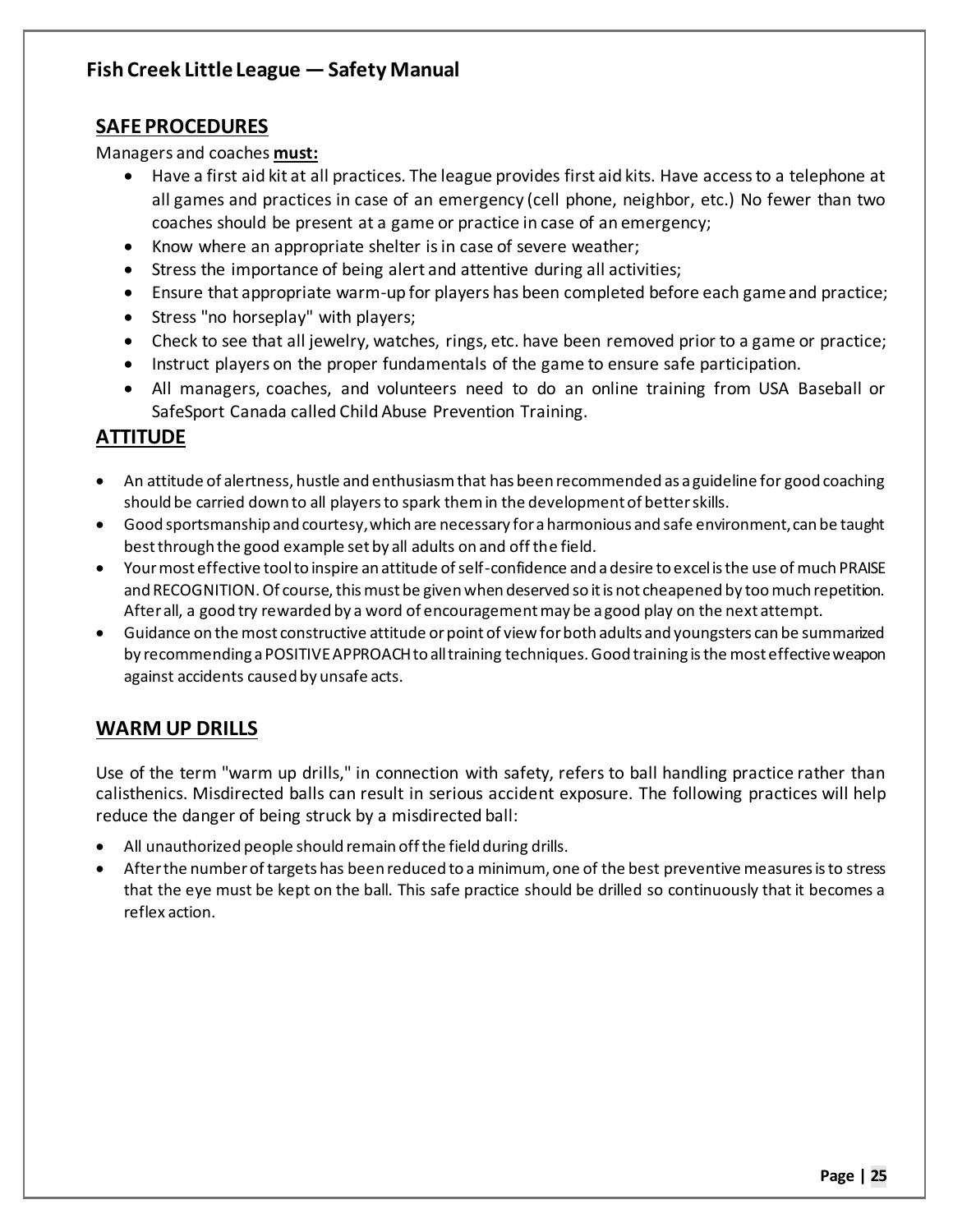### **SAFE BALL HANDLING**

- Throwing and catching drills should be set up with players in two lines facing one another.
- Misjudging the flight of a batted ball may be corrected by drilling with fly balls that begin easy and are made more difficult as a player's judgment and skill improves. Everyone should eventually be able to handle balls that go overhead.
- In addition to a player never losing sight of a ball from the time it leaves the bat, the player should keep the glove positioned and the body relaxed for a last split-second move, if needed.
- An infielder can best be protected by an aggressive short-hop fielding play by always keeping the "nose pointed" at the ball" and the eyes glued on it. In addition, by moving forward, the player is in a better position to make a throw.
- It is safer for a player to knock a ball down and re-handle it than to let the ball determine the play.

## **COLLISIONS**

Collisions result in more injuries than is the case with most other types of accidents. They are usually caused by errors in judgment or lack of teamwork between fielders. It is important to establish zones of defense to avoid collisions. It is particularly important when players are chasing high fly balls. Once the zones are established, play situation drills should be held until these moves and patterns become familiar to the players. The responsible player should call out his/her intentions in a loud voice to warn others away. Here are some general rules to follow:

- The fielder at third base should catch all balls that are reachable and are hit between third and the catcher.
- The fielder at first base should catch all balls that are reachable and are hit between first base and the catcher.
- The shortstop should call all balls reachable that are hit behind third base.
- The fielder at second base should call all balls reachable that are hit behind first base.
- The shortstop has the responsibility for fly balls hit in the center of the diamond and in the area of second base. Since the glove is on the left hand, it is easier for the shortstop than the fielder at second to catch fly balls over second base.
- The center fielder has the right of way in the outfield and should catch all balls that are reachable. Another player should take the ball if it is seen to be unreachable by the center fielder.
- Outfielders should have priority over infielders for fly balls hit between them.
- Priorities are not so easy to establish on ground balls, but most managers expect their third base player to field all ground balls they can reach, including cutting in front of the shortstop on slow hit grounders. The catcher is expected to field all topped and bunted balls that can be reached except when there is a force play or a squeeze play at home plate.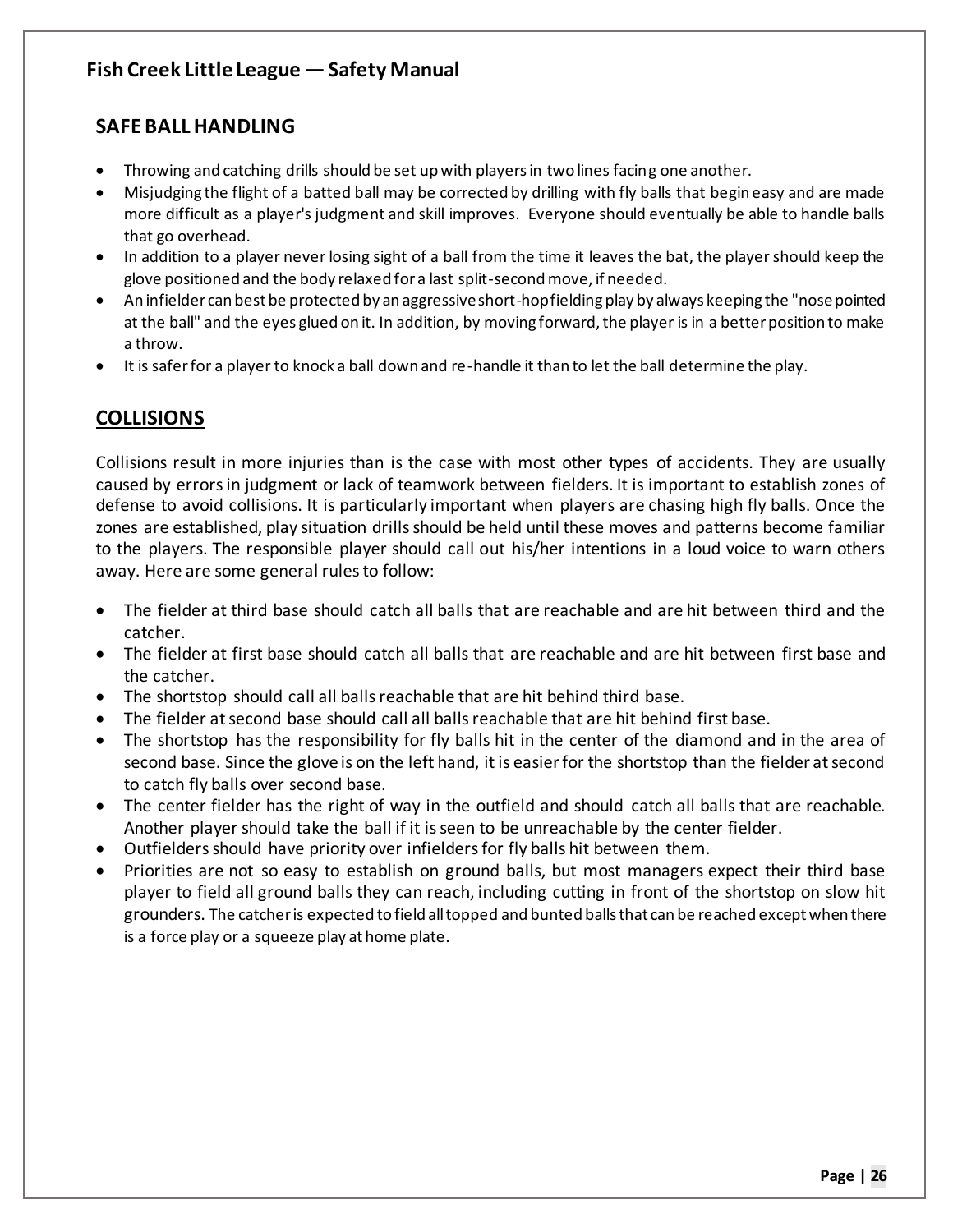## **SLIDING SAFETY**

As is the case with other baseball fundamentals, a correct slide is also a safe one. It is well to guard against the accident of a collision and the possibility of a player being struck by a thrown ball as the player "hits the dirt".

- Long grass has been shown to be better than sand or a sawdust pit for teaching sliding.
- The bases must not be anchored down.
- $\bullet$  Sliding pads are recommended, given our all dirt/gravel infields.
- The player should keep in mind that on approach hands and feet should be in the air. Once committed to slide, the player must not change strategy. Last minute hesitation causes most sliding injuries.
- Tennis shoes are suggested for beginning sliding and tagging practice to avoid injury to the defensive player.
- If the ground along the baselines becomes soft on a rainy day, such weather offers an excellent opportunity to have sliding drills. Base runners should have on long pants.
- Keep in mind that head first sliding has been eliminated for ages 12 and under, except when returning to a base.

## **BATTER SAFETY**

A batter's greatest accident exposure is from the unsafe acts of others, namely wild pitches, which account for a major portion of all accidents. The best defense is an alert, confident concentration on the ball. This type of injury is more prevalent in Major rather than in Minor League play. Since the danger is increased as pitchers learn to throw with greater force and as more games are played, it is doubly important to take whatever countermeasures are necessary.

- A well-fitted NOCSAE approved helmet is the first requirement.
- The development of the novice batter's ability to take evasive action can be improved by getting the player to relax and concentrate on the ball from the time the pitcher starts his/her delivery until it lands in the catcher's mitt. Players with slow reflexes can also be helped by simulated batting and ducking practice with a tennis ball.
- The unsportsmanlike practice of crowding the plate or jumping around to rally the pitcher should not occur. This could endanger the batter if it causes the pitcher to lose control.
- Making sure the batter hold the bat correctly when bunting can reduce painful finger and hand injuries. Youngsters have a tendency to lean too far over the plate and not keep the ball well out toward the end of the bat.
- x When the batter becomes a base runner, the player should be taught to run outside the foul lines when going from home plate to first base and from third base to home plate to reduce the risk of being hit by a thrown ball.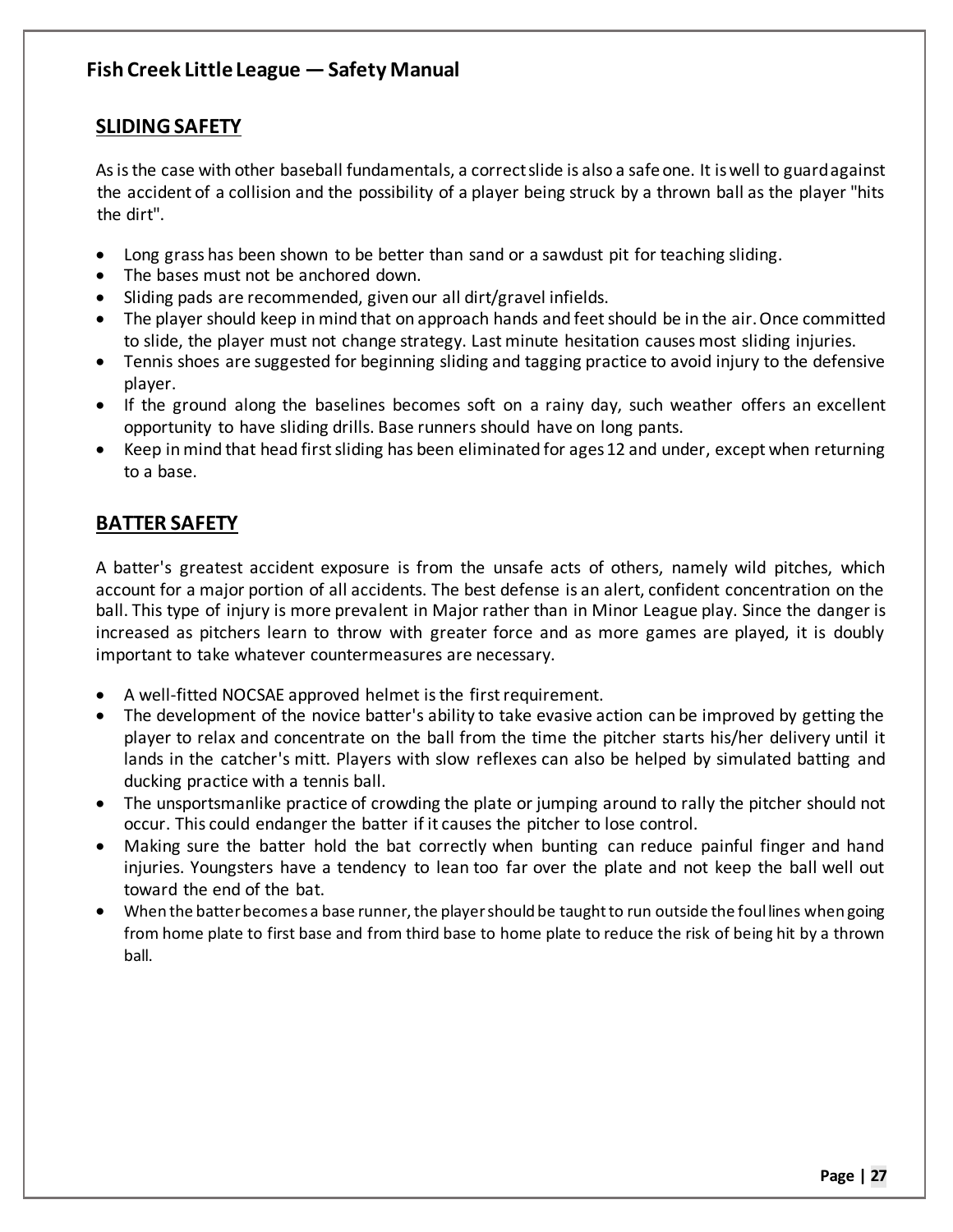### **SAFE HANDLING OF BATS**

The most easily prevented type of accident is the too frequent fault of beginners throwing the bat while running to first base. This unthinking act may be corrected through individual instruction to drop the bat safely by:

- Having the player drop the bat in a marked-off circle near where running starts;
- Counting the player "out" in practice whenever the player fails to drop the bat correctly;
- Providing bats with grips that are not slippery.
- Ensuring bats are Little League approved.

Managers, coaches and umpires should be on the alert to correct batters who have a tendency to step into the catcher as they swing.

A more serious injury that might occur is when a player inadvertently walks into the swing of a coach's bat when the coach is hitting fly balls or when the player inadvertently walks into the swing of a player swinging a bat. These situations demonstrate the need for everyone to become safety-minded, for their own good and the safety of others. The following precautions are suggested:

- $\bullet$  The player, usually a catcher, assigned to catch balls for the coach hitting fly balls, should also be given the specific assignment of warning away anyone who comes too close.
- All players and adults should be trained to walk around batters swinging a bat. The ingrained safety habit of keeping clear may save someone a painful injury.

## **CATCHER SAFETY**

The catcher, as might be expected from the amount of action involved, has more accidents than any other player. Statistics show that the severity of injuries is less in Major League play than in Minor League play. This bears out the fact that the more proficient the player the less chance of injury.

- Assuming the catcher is wearing the required protection, the greatest exposure is to the ungloved hand. The catcher must learn to:
- relax
- always have the back of the throwing hand toward the pitcher when in position to catch;
- hold all fingers in a cupped position near the mitt, ready to trap the ball and throw it when runners are on base.
- The catcher should be taught to throw the mask and catcher's helmet in the direction opposite the approach in going for a high fly. The catcher should hold the mask and flip it away at the last moment
- As the catcher learns to play this difficult position, a good habit is to keep a safe distance back from the swinging bat. Estimate this distance as one foot farther from the batter than the ends of the outstretched fingers.
- The best protection is keeping the eye on the ball.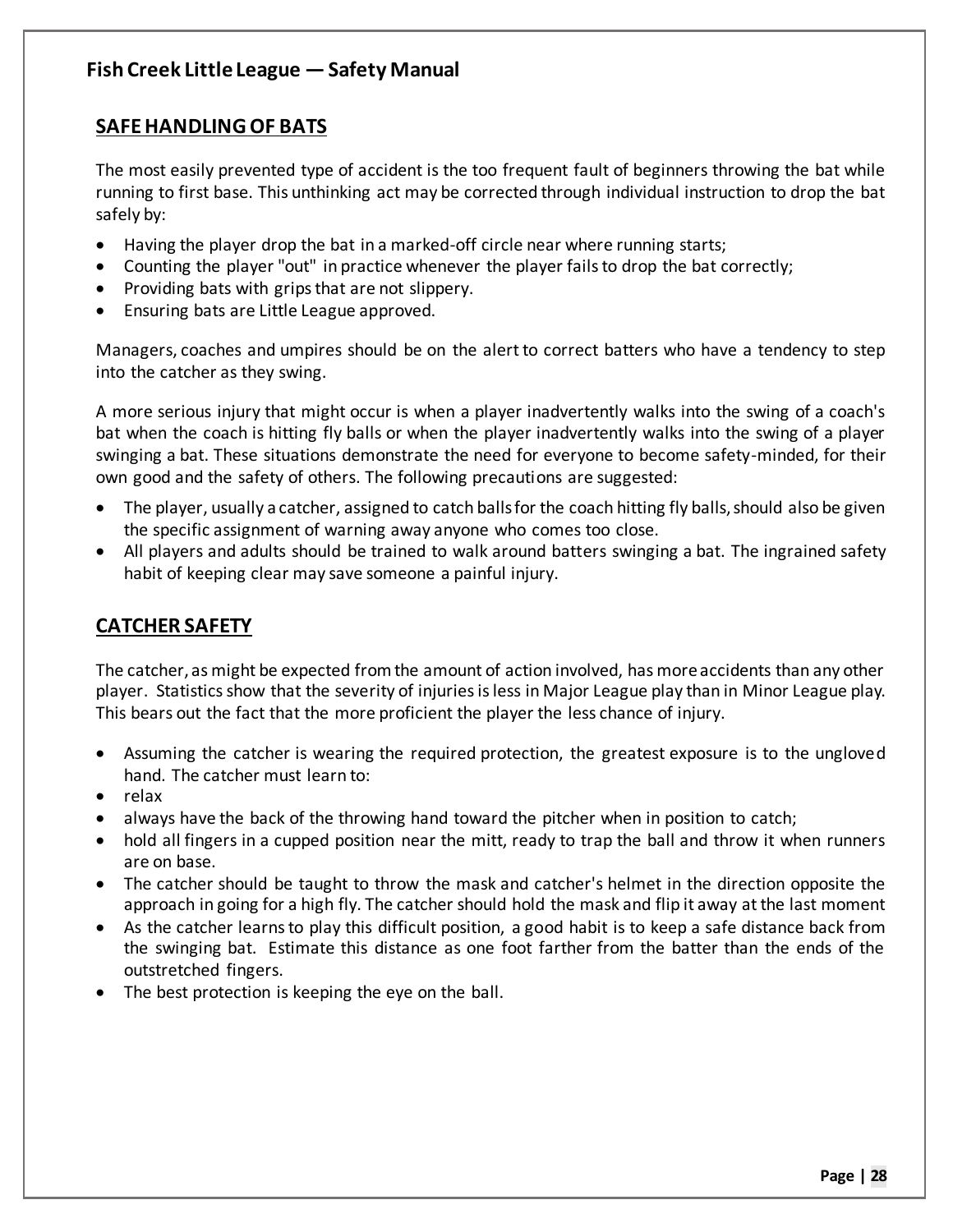## **GENERAL INATTENTION**

Going back to the "why" of most ball handling accidents, it appears that inattention due to inaction or boredom is an underlying accident cause with which we must deal. This situation can be partly offset by using idle time to practice the basics of skillful and safe play, such as:

- Encourage otherwise idle fielders to "talk it up." Plenty of chatter encourages hustle and enthusiasm.
- Players waiting for a game or practice to start can pair off and play catch to improve their basic eyeon- the-ball technique.
- Practice should include plenty of variety in the drill work.
- Put a time limit on each drill and do not hold the total practice for more than two hours, or less, if interest begins to lag.
- Idle players along the sideline can be given the job of studying the form of other players to improve their own techniques. They may then report on what they have learned to improve their own form on running, ball handling, throwing, batting, defense and sliding.
- Our open dugouts create a safety issue. Parents should be discouraged from hanging around the dugouts. Players should be encouraged to sit down on the bench to remove their upper bodies and heads from the direct flight of foul balls.

## **CONTROL OF HORSEPLAY**

Horseplay includes any type of youthful, distracting behavior that could even remotely be the cause of an accident. Team play requires 100% cooperation among players. If showoffs and smart-alecks cannot find sufficient outlet for their high spirits in a game, then quick and impartial disciplinary action must be taken.